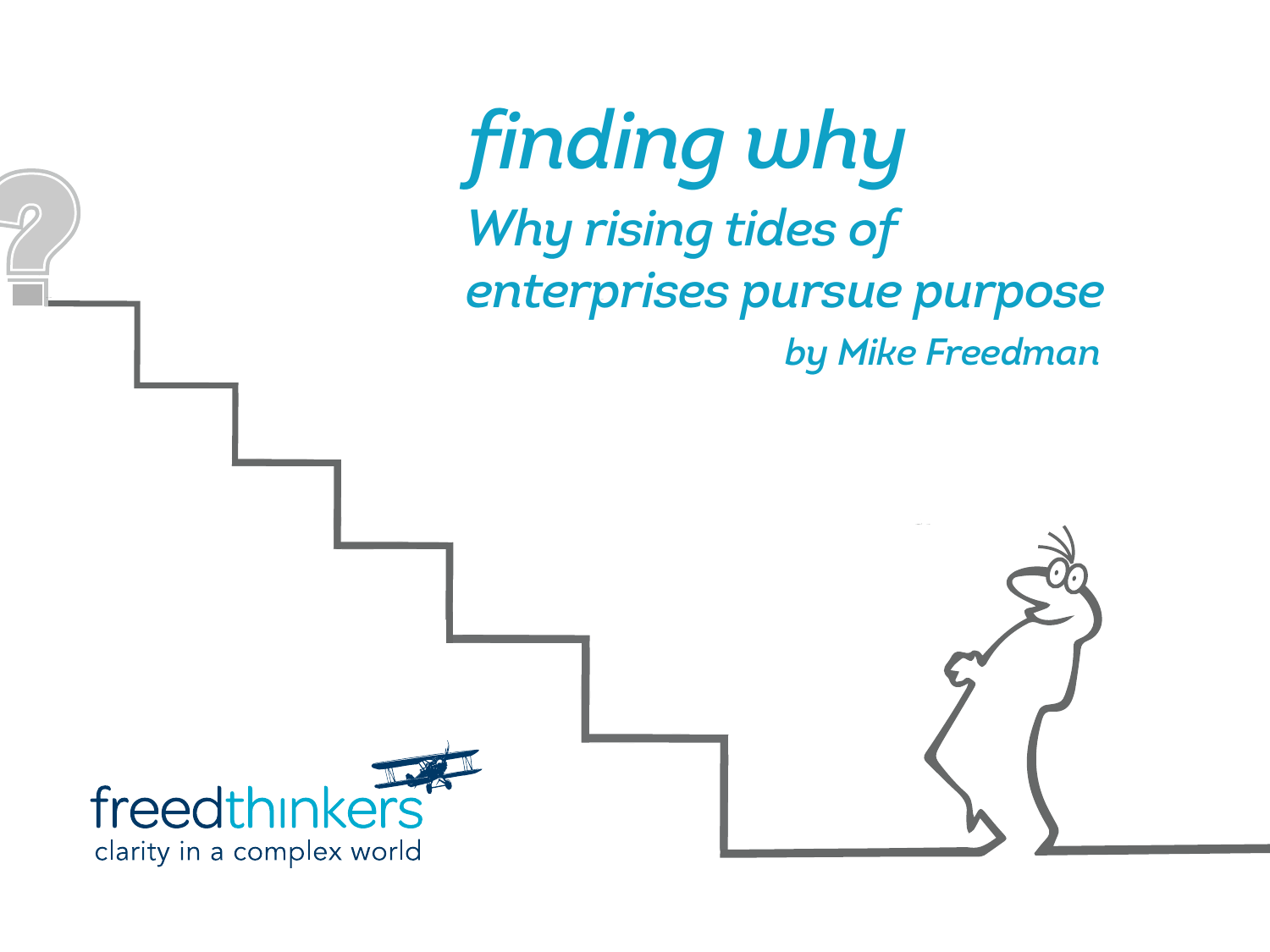*If you want to build a ship, don't drum up people together to collect wood and don't assign them tasks and work, but rather teach them to long for the endless immensity of the sea. Antoine de Saint-Exupery*

"When your son asks, in 18, 20 or so years time - what are you most proud of in your career - what would you like to tell him?"

Pieter runs a successful listed company. He is about to celebrate his son's first birthday.

He thought for a little. "will you say it's the rising share price?" He didn't take long to say no. That's important & a vital sign of success in the business world, but he wants to tell his son something more.

"I want to tell my son I've made a difference, a positive difference, in people's lives".

Beyond our daily challenges & triumphs we all long for the endless immensity of the sea.

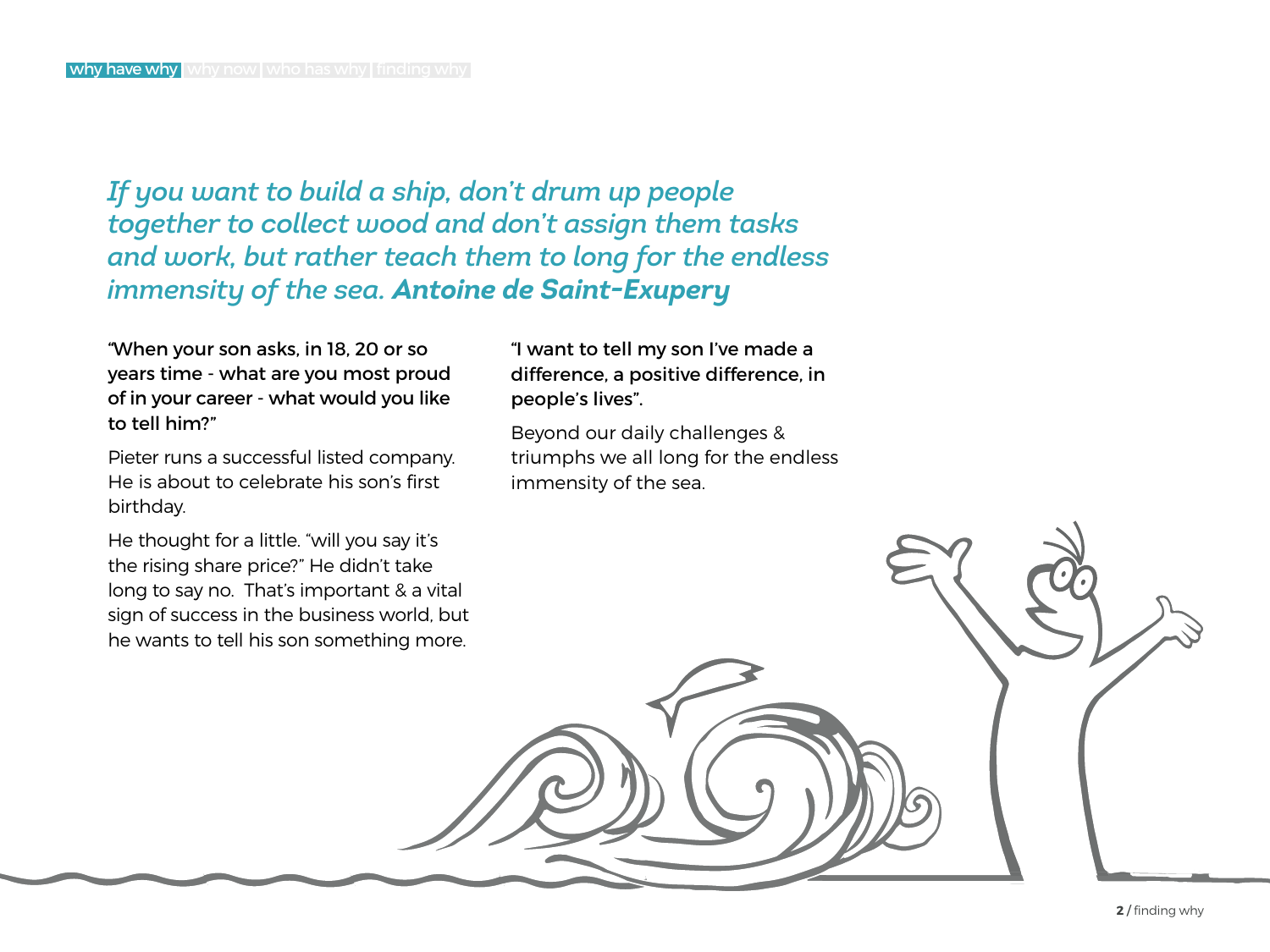# ripples & dings

#### *I just want to make a ding in the universe. Steve Jobs The fact that you can only do a little is no excuse for doing nothing. John le Carre, "A Most Wanted Man"*

While very few make Apple-sized dings, we all make ripples in the flow, shaping the future in smaller & larger ways.

When we find meaning in the work we do, we will almost certainly do it better. Shared purpose binds us together more powerfully, more authentically, more sustainably than speeches, punishments & rewards.

Purpose, truly lived, cascades through culture & manifests in a vibrant brand. An enterprise animated by meaning becomes a regenerative place to work. The ripples, flowing together, make a river.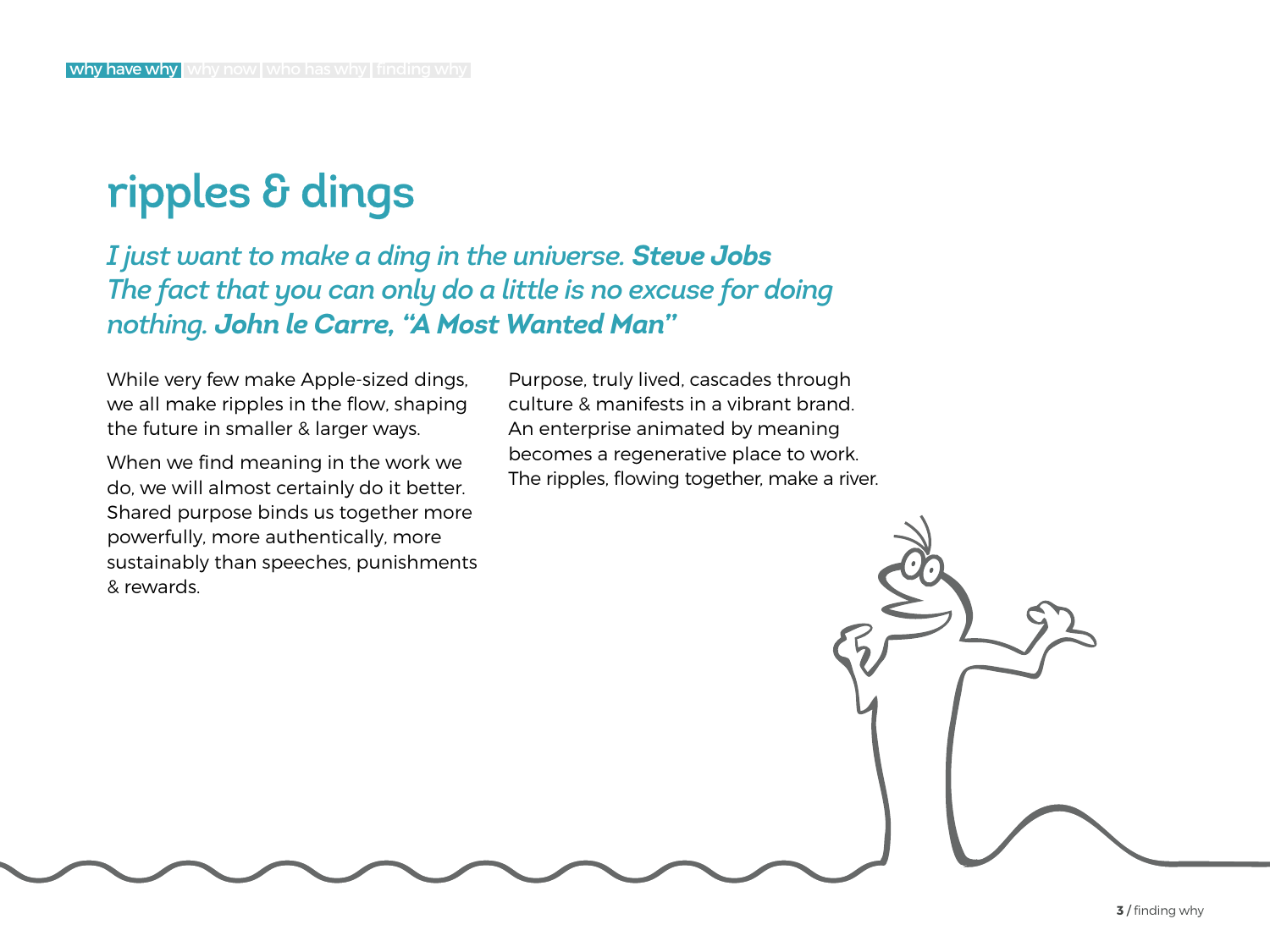# profit & purpose

*Happiness of man is built on mental stability and material affluence. To serve the foundation of happiness, through making man's life affluent is the duty of the manufacturer.* 

*Profit comes in compensation for contribution to society. Profit is a yardstick with which to measure the degree of social contribution made by an enterprise. If the enterprise tries to earn a reasonable profit but fails to do so, the reason is because the degree of its social contribution is still insufficient.* **Konosuke Matsushita**

Konosuke Matsushita's first job was in a bicycle shop. At that time in Japan, when you rode a bicycle at night, you used a candle or a battery powered light that was soon exhausted. Fatalities were common. Matsushita designed a bicycle light that would last up to forty hours. Wholesalers were sceptical & refused to stock it. Matsushita sent samples directly to bicycleshop owners, asking them to test the lamp. They did, orders flowed & wholesalers

clambered back on board. The twin empires of JVC & Panasonic were born.

*Give ordinary folk the chance to buy the same thing as rich people* **Sam Walton, Walmart**

Purpose turns to profit in more ways than one.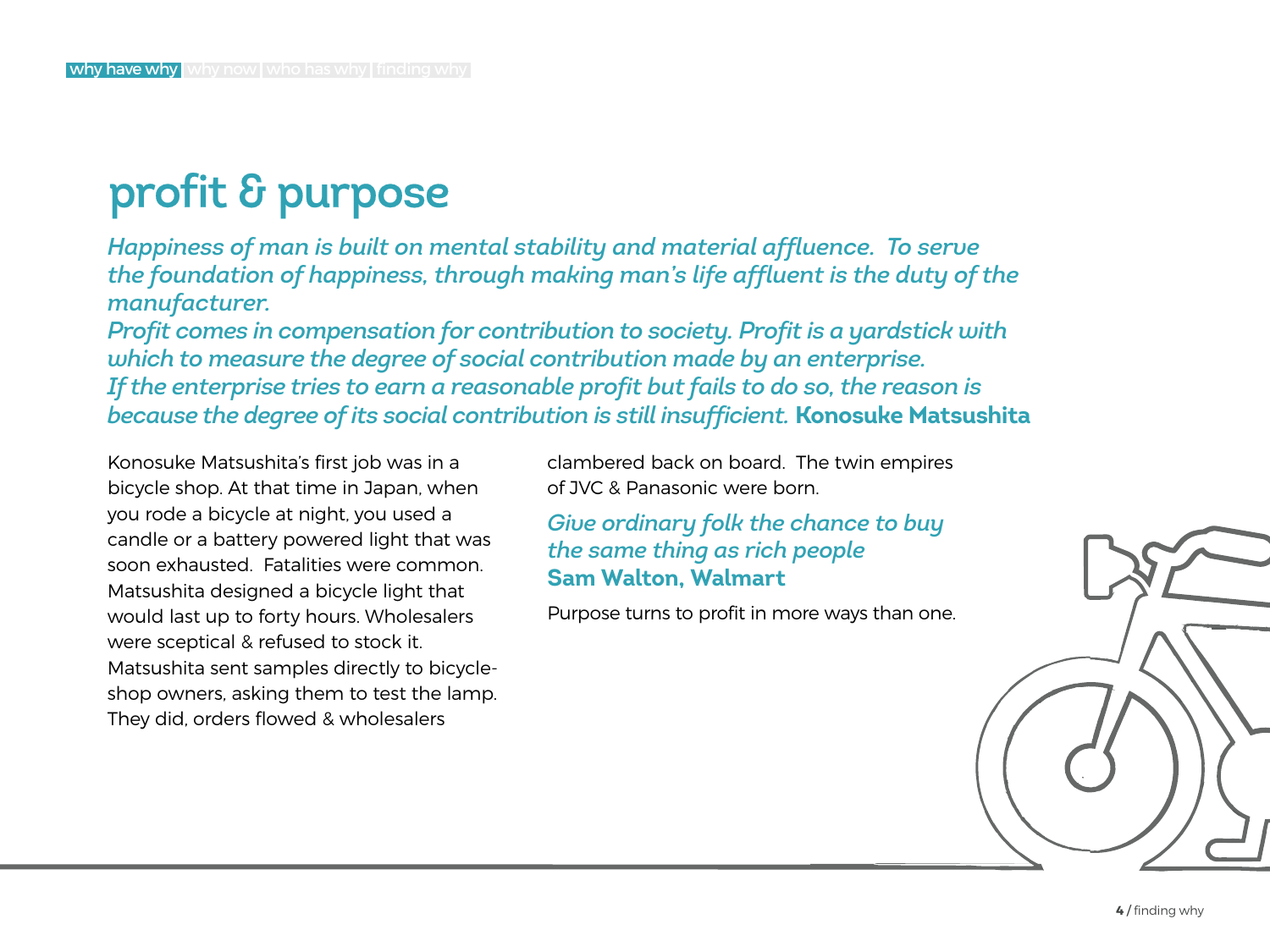#### purpose to purpose

*Organisations can keep searching for new ties that bind us to them – new incentives, rewards,punishments. But organisations could accomplish so much more if they relied on the passion evoked when we connect to others, purpose to purpose.*

*So many of us want to be more. So many of us hunger to discover who we might become together.* **Margaret Wheatley & Myron Kellner-Rogers: 'A Simpler Way'**

Company comes from the Latin, cum pane – breaking bread together. Yet so many companies operate through divisions. A shared purpose aligns the inside. Culture & strategy dance together.

*Every organisation is an identity in motion, moving through the world, trying to make a difference* **'A Simpler Way'**

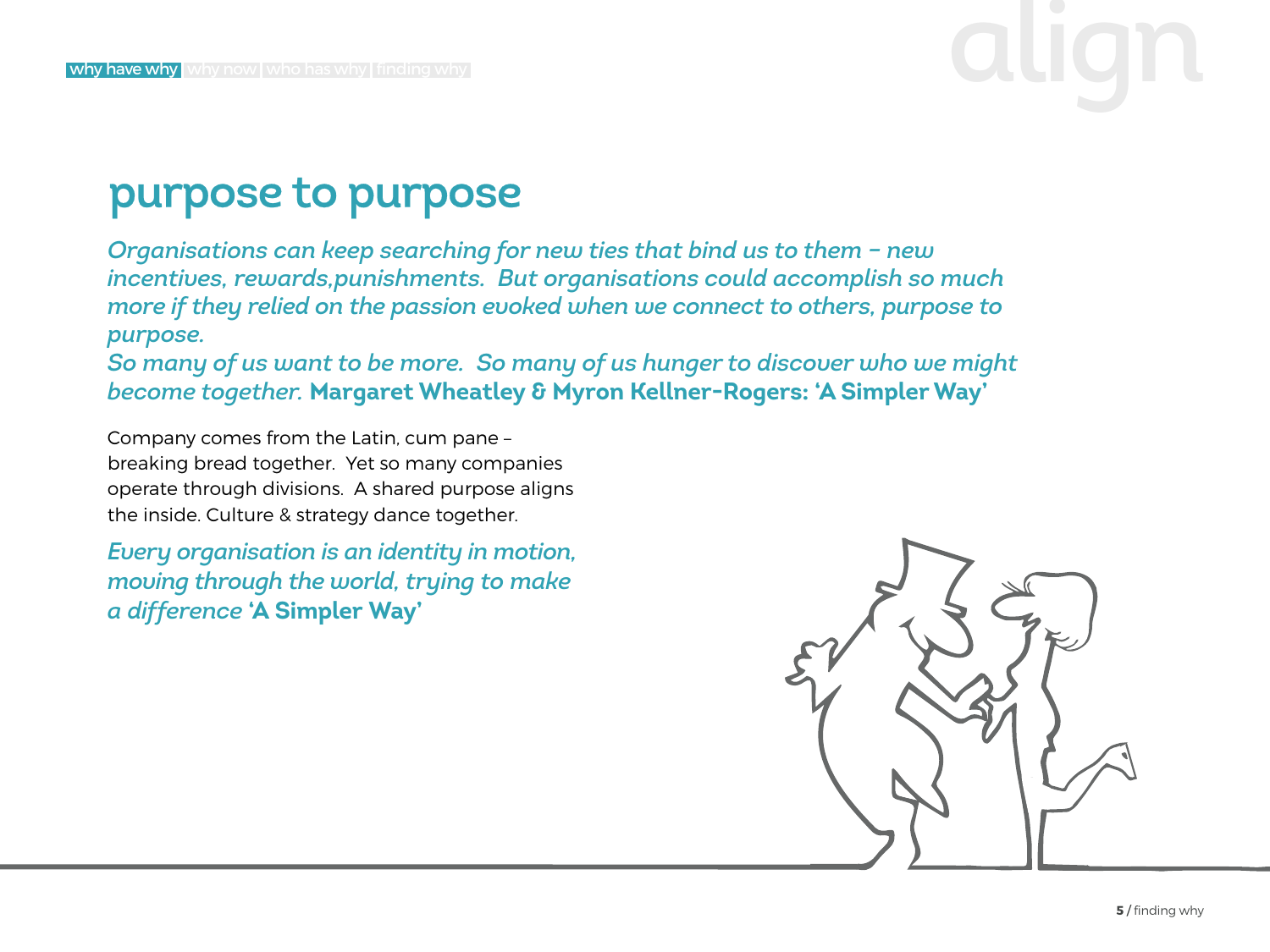# why have why why now who has why finding why  $\blacksquare$

### the song of me, us, all

#### *A sense of purpose resonates through three levels of being.*

#### **1.** the me level **2.** the us level **3.** the all level

Can I become the best I can be, here? Can I unfold my wings? Will I be rewarded fairly & recognised for my accomplishments? Whether I am a call centre trainee, or a CEO, I do not set out to fail. I want to be good at what I do - & find satisfaction in doing something as well as I can.

As good as I am, I will be better being part of a good team. A team that works together closely, with members complementing & trusting each-other. An us who I respect & in turn respect me.

Our enterprise is a badge we want to be proud to wear, because it stands for something powerful, something good. It has a purpose that inspires me, & shared by us for the benefit of all.

When *me, us, all* are in harmony, the music delights. If one is out of tune, the performance is marred.

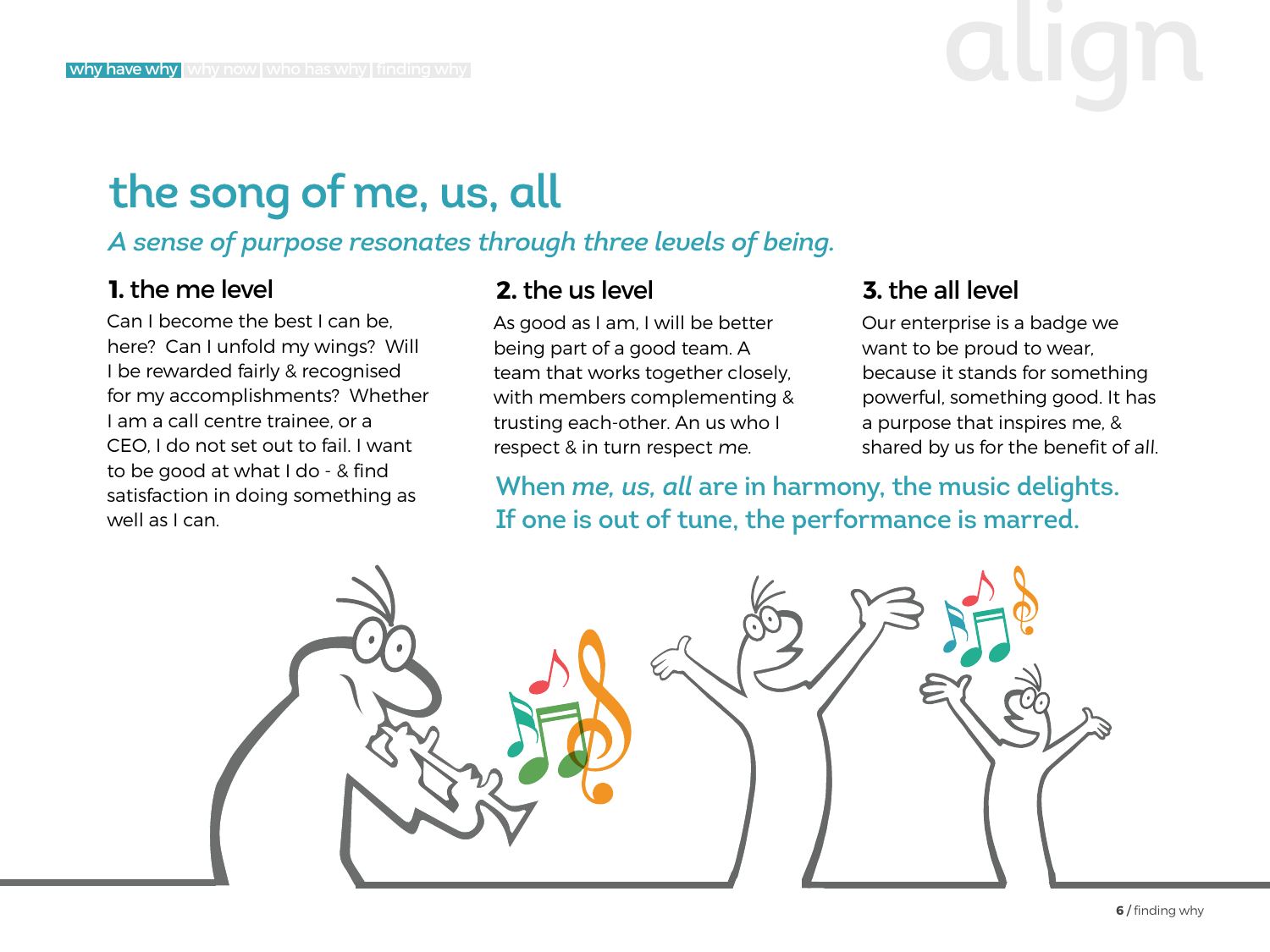# driverless cars & beach-runs

*When Google decided to organize the world's information and make it universally accessible and useful the 'what' was a search engine, not "…& driverless cars". Yet the pursuit of purpose constantly makes employees seek new horizons.* 

*My son shows me the visualised data of his beach-runs on the Nike+ Running App. A far cry from running shoes, yet an expression of the Nike purpose – to bring inspiration & innovation to every athlete in the world.*  **(Nike chief coach & co-founder, Bill Bowerman adds – if you have a body, you're an athlete).** 

Nike of old was all about winners. An early poster for Nike at an Olympics showed an exhausted athlete looking less than happy. The accompanying headline: "He didn't just win silver. He lost gold"

While aspirational, it was too exclusive – they needed to broaden their appeal, while retaining aspiration. The human truth is we all can become champions, by doing the best we can.

Google & Nike have innovation built into their DNA, inspired by a sense of purpose.

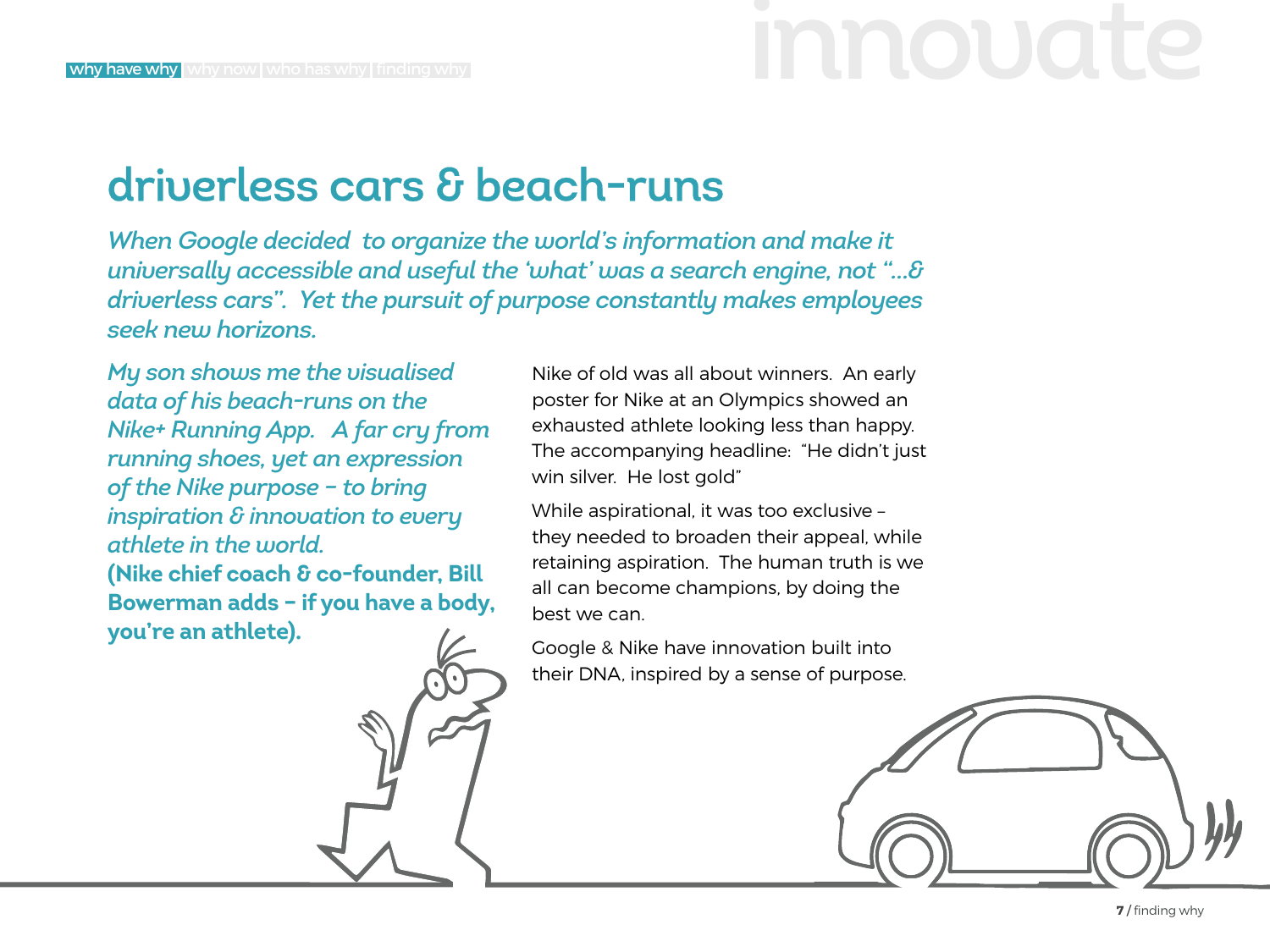### creating shared value

#### *"We know this from home, it grows in our backyards"*

Nestle was testing the economic potential of morogo – African wild spinach. Our initial research indicated it was well known to many with rural roots in Southern Africa. Morogo grows in abundance, is regarded as a nutritious staple & divides opinions. For some, morogo comes from their roots, for others it is a memory of a life they gladly left.

'Creating shared value' is the Nestle purpose that grows from crop to brand.

One focus area is rural development. This has given birth to a cornucopia of initiatives around the world, from initial research to pilots & full-scale production..

A shared purpose contains deep wells of opportunities. It also brings increased scrutiny. How will bottled water create shared value? Is infant nutrition promoted at the expense of breast feeding? Nestle engages in the dialogue, because:

- it's a long way to fall from a moral high ground
- spirited dialogue fuels innovation

Shared purpose becomes a social contract…a corporate license to operate.

(Maggi Morogo 2-Minute Noodles now on trial. Another ripple in the Nestle river of change)

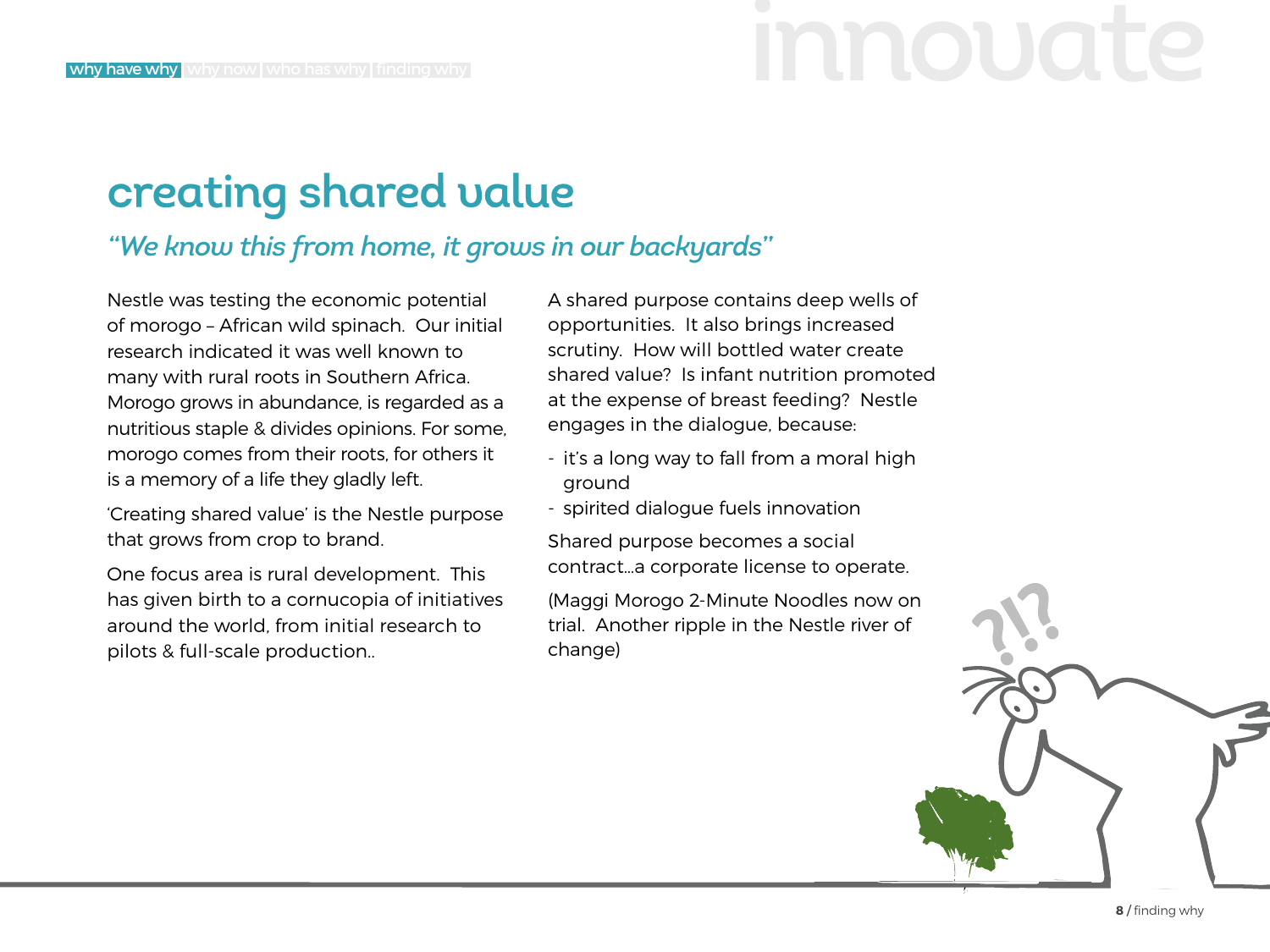### the whole avocado

*You buy an avocado for its fruit & unless you're a horticulturalist, you throw the pip away.*

Yet this pip is the source of another avocado, a tree, even a plantation. It is natural, renewable energy.

This pip is your culture, the flesh is your brand, while the skin of the avocado protects & communicates what is inside.

Positive, aligned cultures develop around shared purpose, to grow & sustain powerful brands.

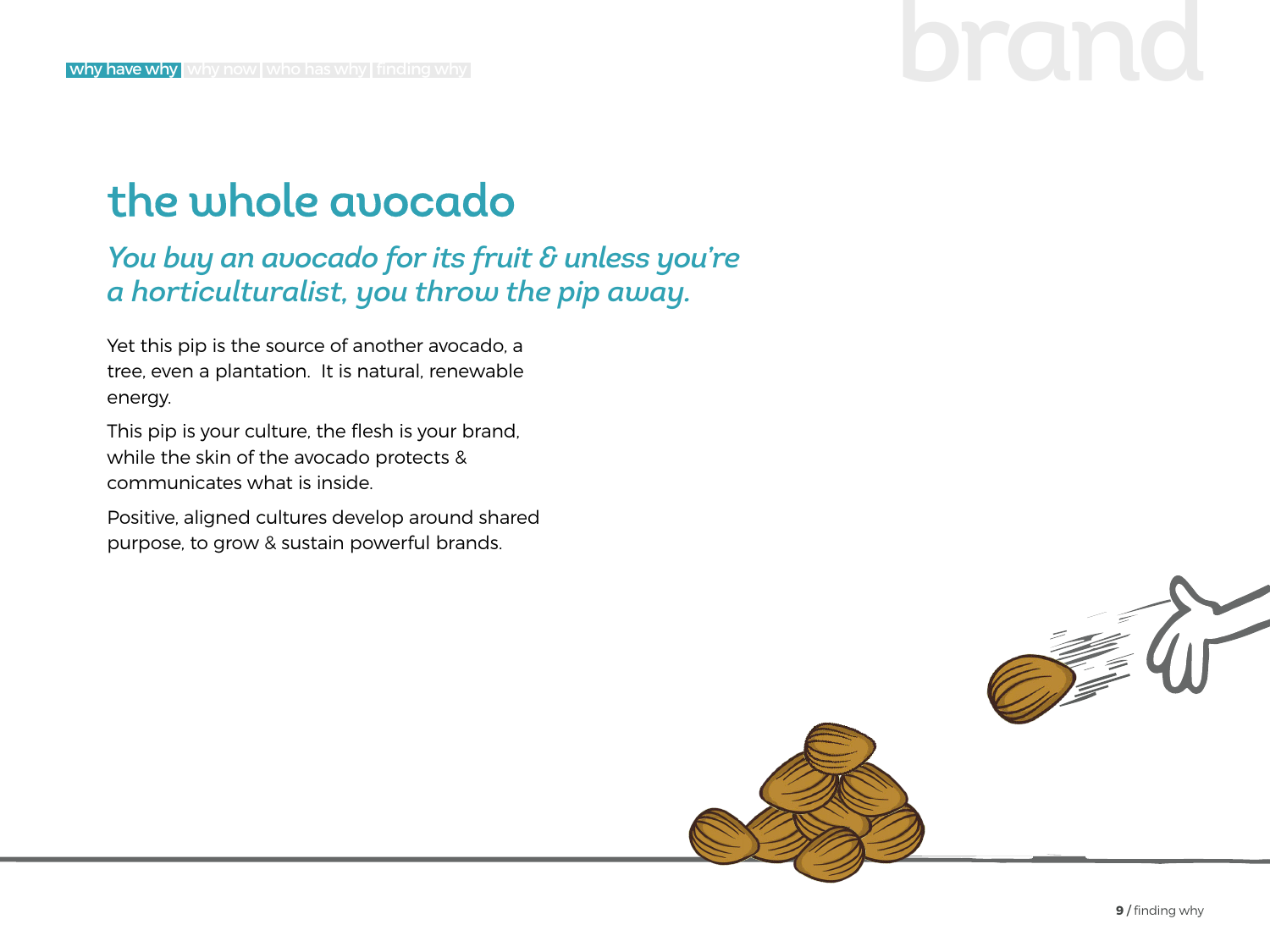# why have why why now who has why finding why  $\blacksquare$

# seduction & soul

#### *'It answers the brief, but it's not seductive' Robin said. 'Great ideas seduce you'.*

In the early days of mass advertising, the USP (Unique Selling Proposition) ruled. 'The only suds with blue-magic whitener' comes not from Mad Men, but P&Gs Cheer. As the USP sliced uniqueness ever thinner, emotion came to be a key differentiator. Like the ad, like the brand, became the mantra that gave rise to the creative agency.

Ads were created & crafted primarily to seduce. Brands went beyond trustmarks to become passion, aspiration & identity marks.

But half-empty promises are found out, sooner or later. Now sooner, in this time of global transparency. Brands need to resonate with deeper meaning. Lasting

attraction needs to be more than skindeep.

A sense of purpose gives brand-makers the opportunity to express the authentic voice of the brand. To reach out .

Purpose with promise & personality are the weft & warp threads for the weavers of magic & logic …to make tapestries of seduction & soul.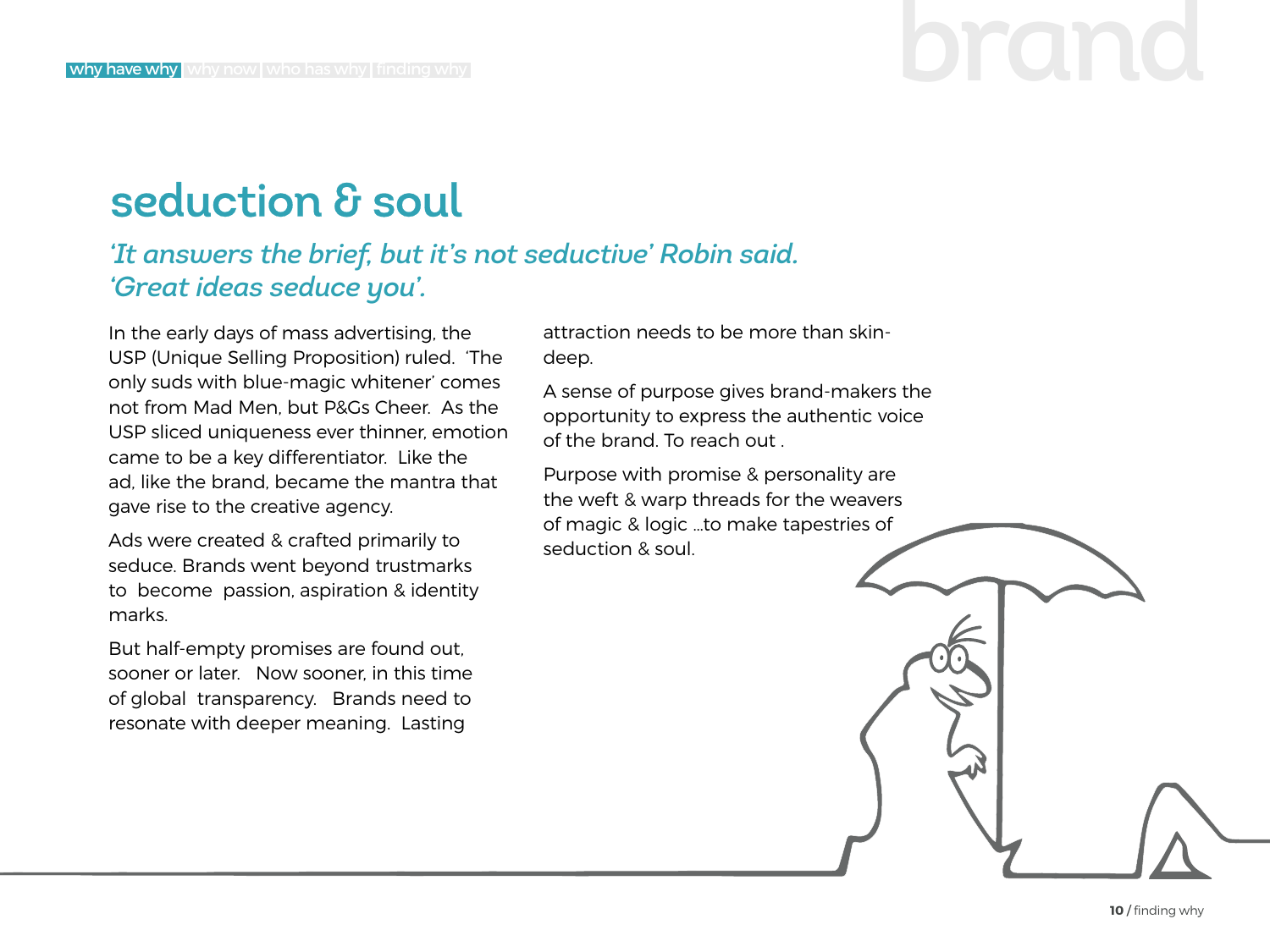# the brand behind the brand

*Our purpose is to make sustainable living commonplace. We work to create a better future every day, with brands and services that help people feel good, look good, and get more out of life.* **Unilever**

Purpose is nothing new for Unilever. In the late 19th century, the co-founder of Lever brothers wrote the why of Sunlight Soap:

*To make cleanliness commonplace; to lessen work for women; to foster health and contribute to personal attractiveness, that life may be more enjoyable and rewarding for the people who use our products.* **William Hesketh Lever**

120 years later, Lord Lever's spirit thrives at the heart of the global giant he helped to found.

#### *Every brand becomes a cause, a social movement* **Paul Polman, Unilever CEO.**

Dove encourages women to love themselves for who they are. Lifebuoy is dedicated to prevent the death of up to two million new-borns each year due to infection. Ben & Jerry's ice cream has social & environmental justice in its DNA.

Paul Polman changed the rules when he told analysts Unilever will no longer issue quarterly reports & forecasts. If that upsets some, they must sell the share - Unilever wants long-term investors, not short-term profit-takers. His goal is to double the company size in a decade, whilst halving its environmental footprint. This leads executives to think differently about their brands, inspired by a common purpose.

Unilever's Sustainable Living Plan gives detailed performance figures against targets. The conclusion to date:

*Brands that are integrating sustainable living into their core purpose are driving success for our business.*

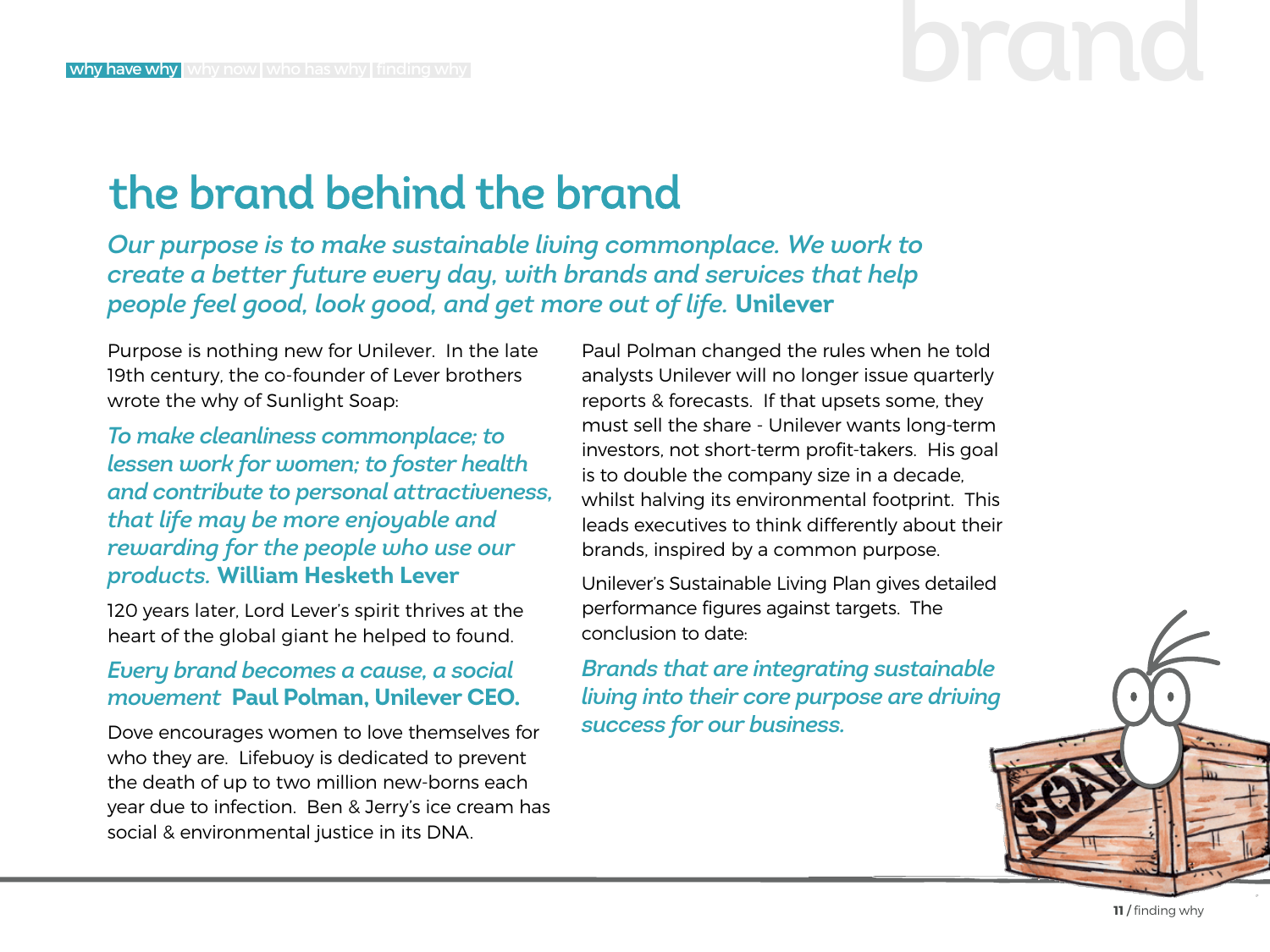### internalising externalities.

#### *"The grass is so good here, humans can eat it"*

We were at a town in East Griqualand, Kwa-Zulu Natal, doing some work on border economies. We had asked why dairy-farming was prevalent in the area & this was the answer. We also were told about a nearby town that used to have two cheese factories producing regional favourites.

Then a major dairy company started buying up all the milk – to send by road to Durban for their centralised cheese plants. The local cheese

factories, deprived of product, had to close. They were the lifeblood of a small town.

Disregarding externalities can make short-term business sense, deepen inequality & turn the natural world into a tragedy of the commons. It is also increasingly risky, as corporations come under close & constant scrutiny.

A sense of purpose internalises externalities. It connects the dots.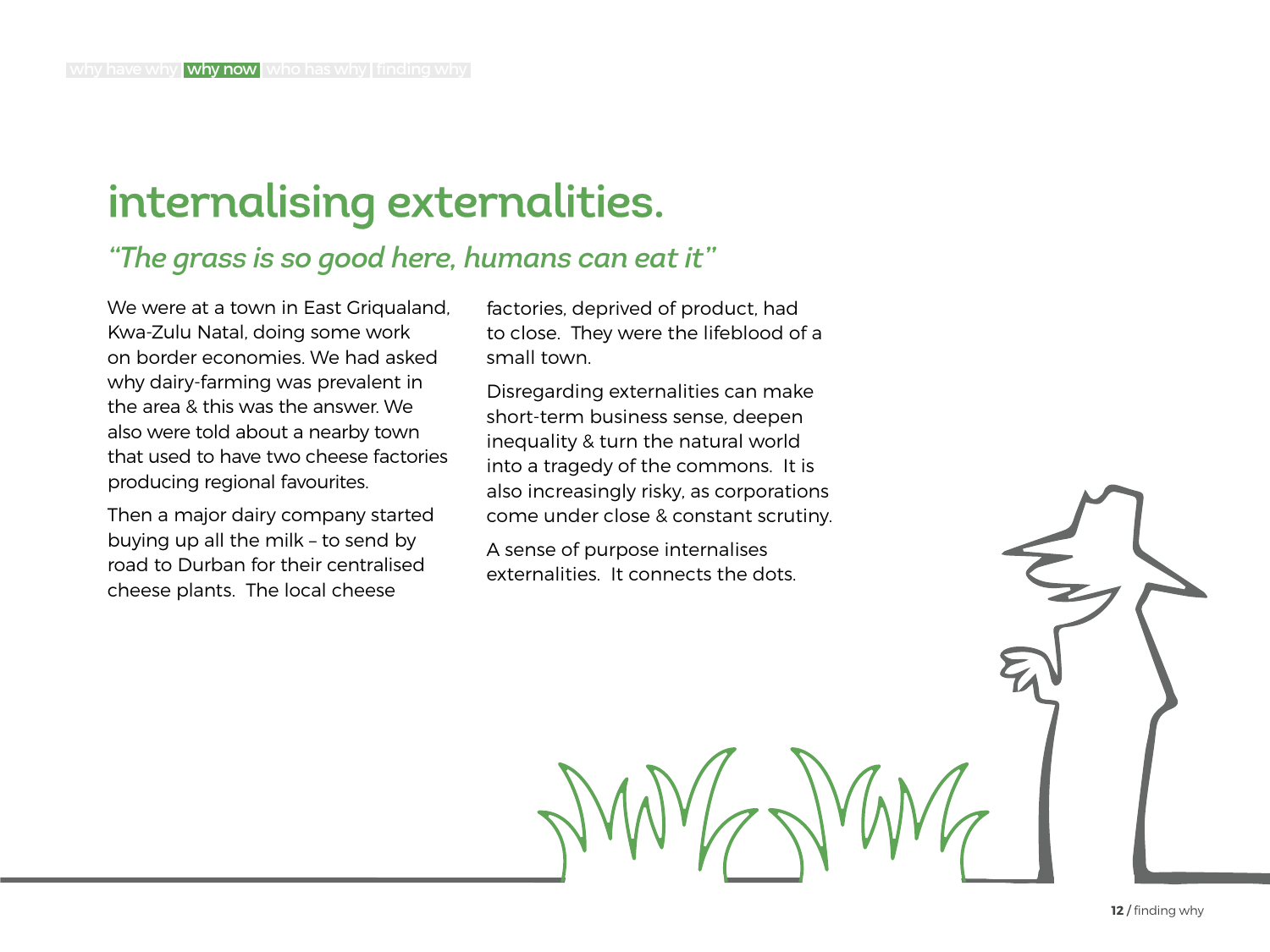#### no place to hide

*A brand is a double-edged sword. As strong as Achilles, as weak as Achilles heel. It is no longer enough for the corporate to practise good citizenship; the brand must, as Nike & Mattel found out to their cost, ensure that its value chain does too.* 

Naomi Klein's "No Logo" highlighted a group of young Canadian activists who were unsuccessfully trying to halt the logging activities of a disinterested multinational. They were getting nowhere until a late-night think-session was fuelled by pizzas. One of the team noticed that the logging company had provided the pizza box for Pizza Pizza. They discovered that Woolworth's & Roots were also using the logger's products. They pressured the brands with the threat of adverse publicity. The brands pressured the logging company with their business. Loggers & activists soon reached agreement. The old forests were saved because the brand is the most valuable & vulnerable link in capitalism's value chain.

The corporation is no longer in control of the story. Trying to manage stakeholders, in a storm of social media, is whistling in the wind. The storms will be more common, more severe if the culture is adrift – without purpose.

*"Take care of the sense, and the sounds will take care of themselves."* **Lewis Carroll**

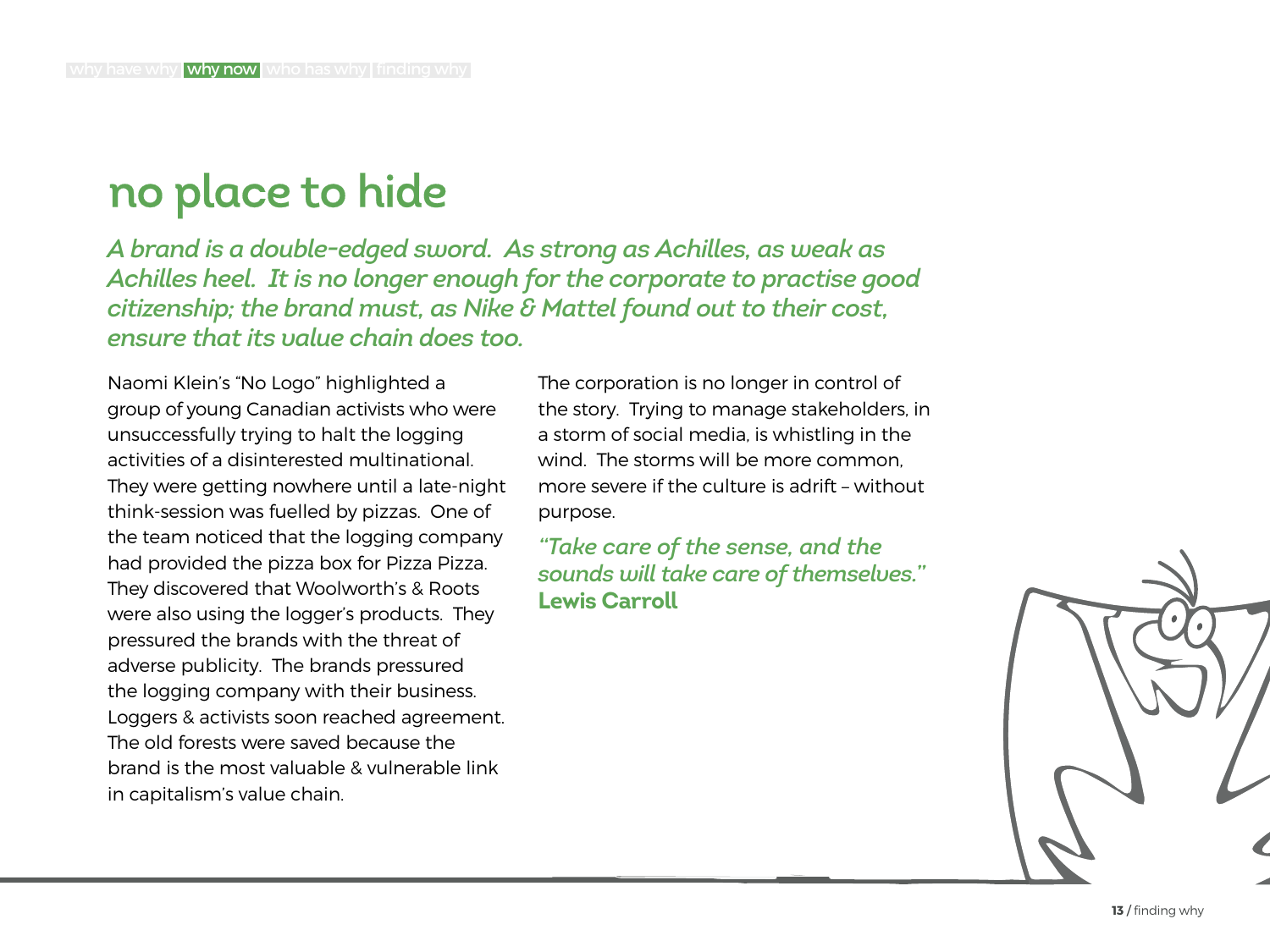# rising temperatures

Social inequality and climate change confront us. Global waves of concern rise by the year. Consumerism has a price our children will pay. Corporations recognise they need a moral licence to operate. They also know you cannot do business in a society, or world, that's burning.

As concern turns to crisis, so the need to change becomes more pressing. As our current trajectory becomes evident to all, wanting to change is more considered.

And thanks to technology, allied to our uncanny ability that saves us on the edge disasters, the how to is proliferating.

When 'need to', 'want to' & 'how to' align, change accelerates. Opportunities to lead from the emerging future become prevalent & more powerful.

In rising temperatures, purpose-driven enterprises dare to be more disruptive. By ripples & dings they become regenerative.

*If the world has not approached its end, it has reached a major watershed in history, equal in history to the turn from the Middle Ages to the Renaissance. It will demand from us a spiritual blaze.... This ascension is similar to climbing onto the next anthropological stage. No one on earth has any other way left but - upward. Alexandr Solzhenitsyin*

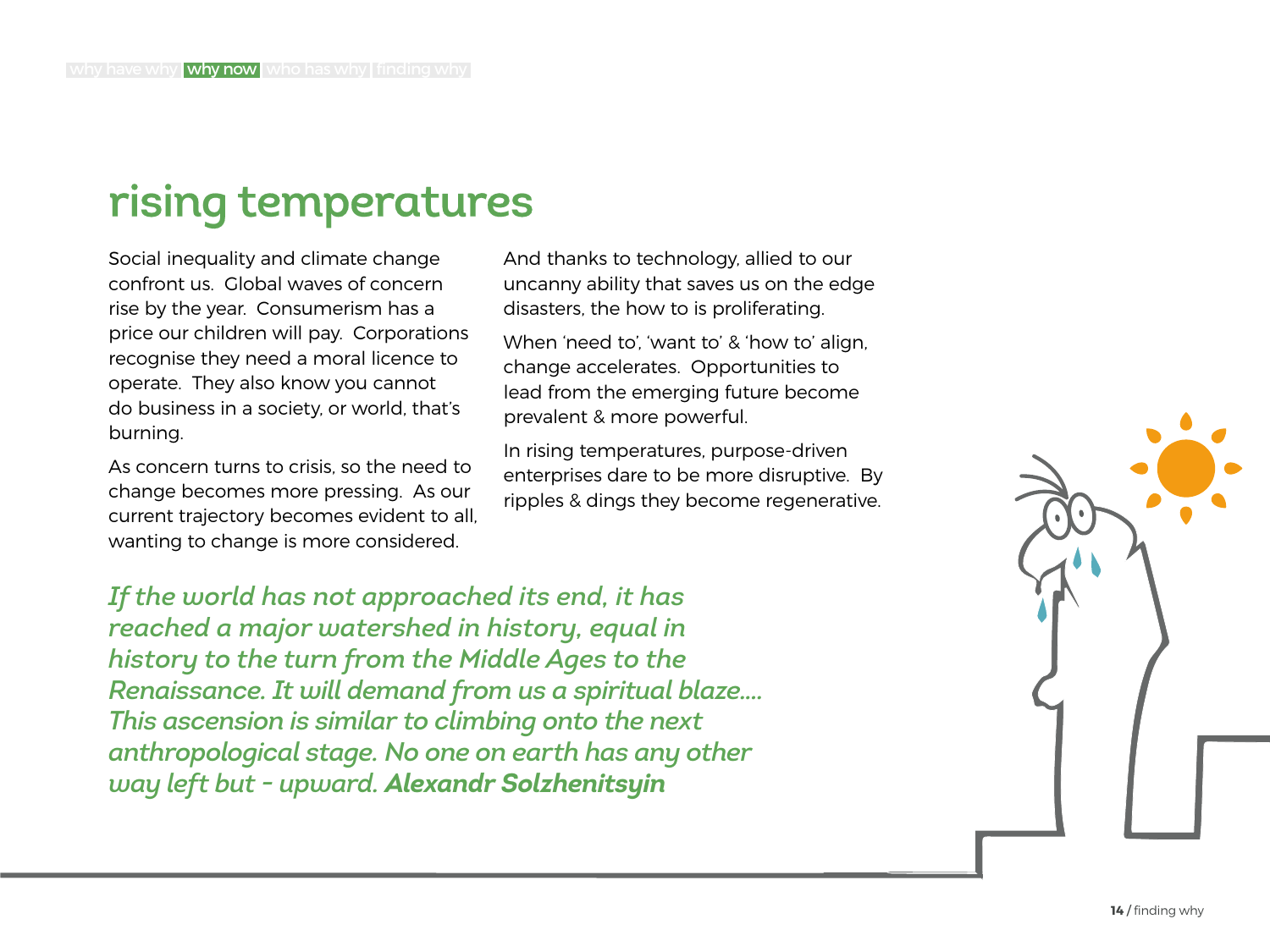# fading why

#### *Make People Happy - Disney*

This lean, sharp, call was replaced by:

*To be one of the world's leading producers and providers of entertainment and information. Using our portfolio of brands to differentiate our content, services and consumer products, we seek to develop the most creative, innovative and profitable entertainment experiences and related products in the world.*

Maybe the share analysts like it, especially the most…profitable…in the world – but it is nowhere near as sharp. Partly vision, part wish-list, clothed in consultant-speak, as

human as a plastic bag. It may make you nod, it will not make you dance.

#### *A computer on every desk & in every home* **Microsoft, 1980**

This from a start-up that didn't make computers. A culture was born.

*To create a family of devices and services for individuals and businesses that empower people around the globe at home, at work and on the go, for the activities they value most*  **Microsoft, 2013**

& the magic was lost…

*To empower every person and every organisation on the planet to achieve more* **Microsoft, 2015**

A work in progress.....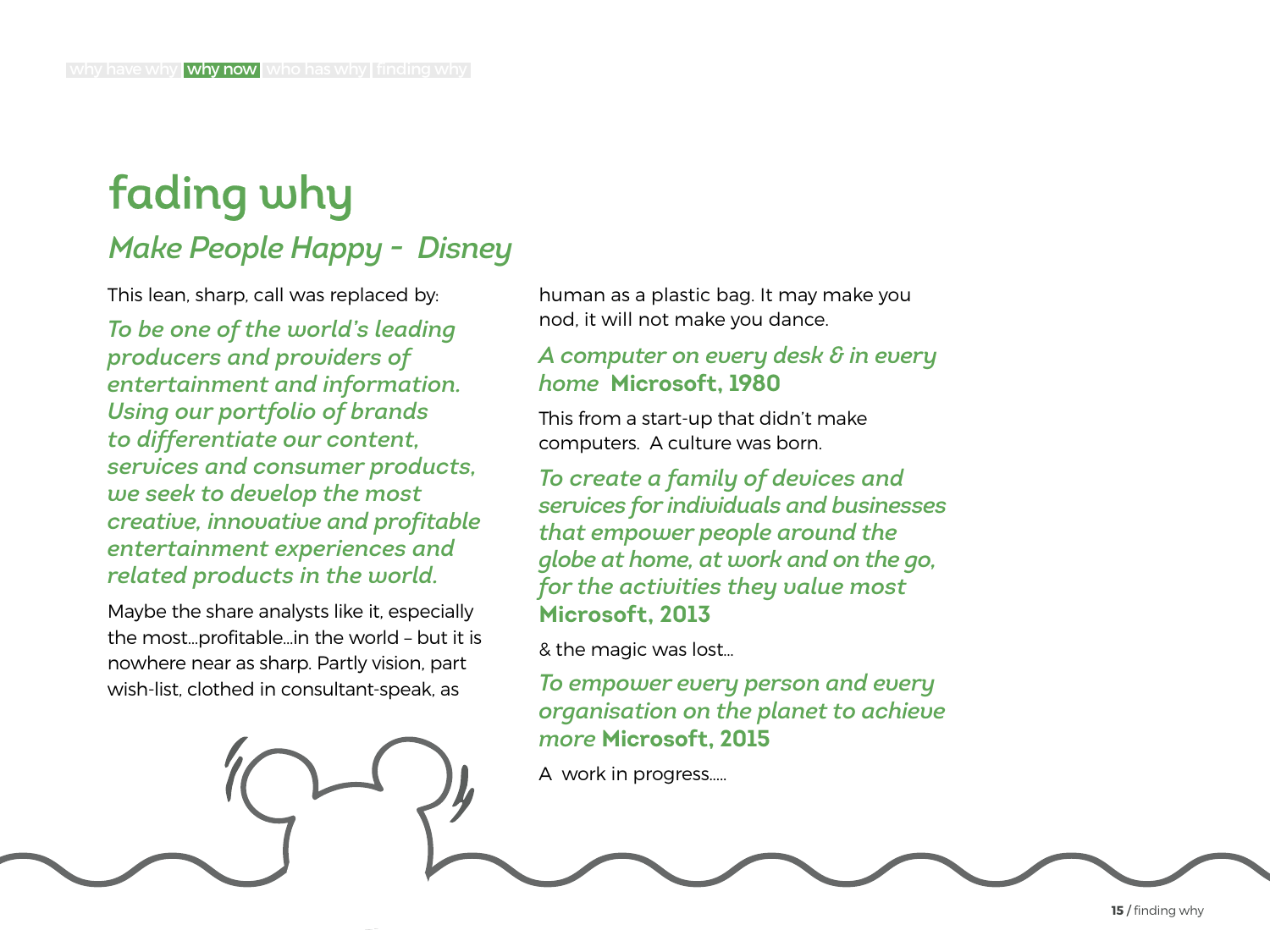# inflexion points

Some new leaders are welcomed, some especially those from outside the industry, are treated with suspicion, hidden or open hostility. The search for a shared purpose is a journey leadership teams take, to find their common ground.

AOL—Time Warner & Daimler-Chrysler are two of many mergers that decimated shareholder value. The strategy made sense, the numbers sang, while cultures went to war. Mergers need to integrate the inside. A shared purpose is a good place to start.

*Companies attempting to "position" themselves need to take a position. Optimally, it should relate to something their market actually cares about. Cluetrain Manifesto. Thesis 23.* 

Unclear brands are often cloudy at the core.

And we've all been down a few wrong paths. Turning back is one option – trekking off-road is another. Renewed shared belief guides where we go from here.

#### *If not this way, how? If not now, when? Primo Levi*

| inflexion points | finding why is                |
|------------------|-------------------------------|
| new leadership   | the start of a shared journey |
| mergers          | a statement of intent         |
| unclear brand    | clarity                       |
| wrong path       | a fresh start                 |

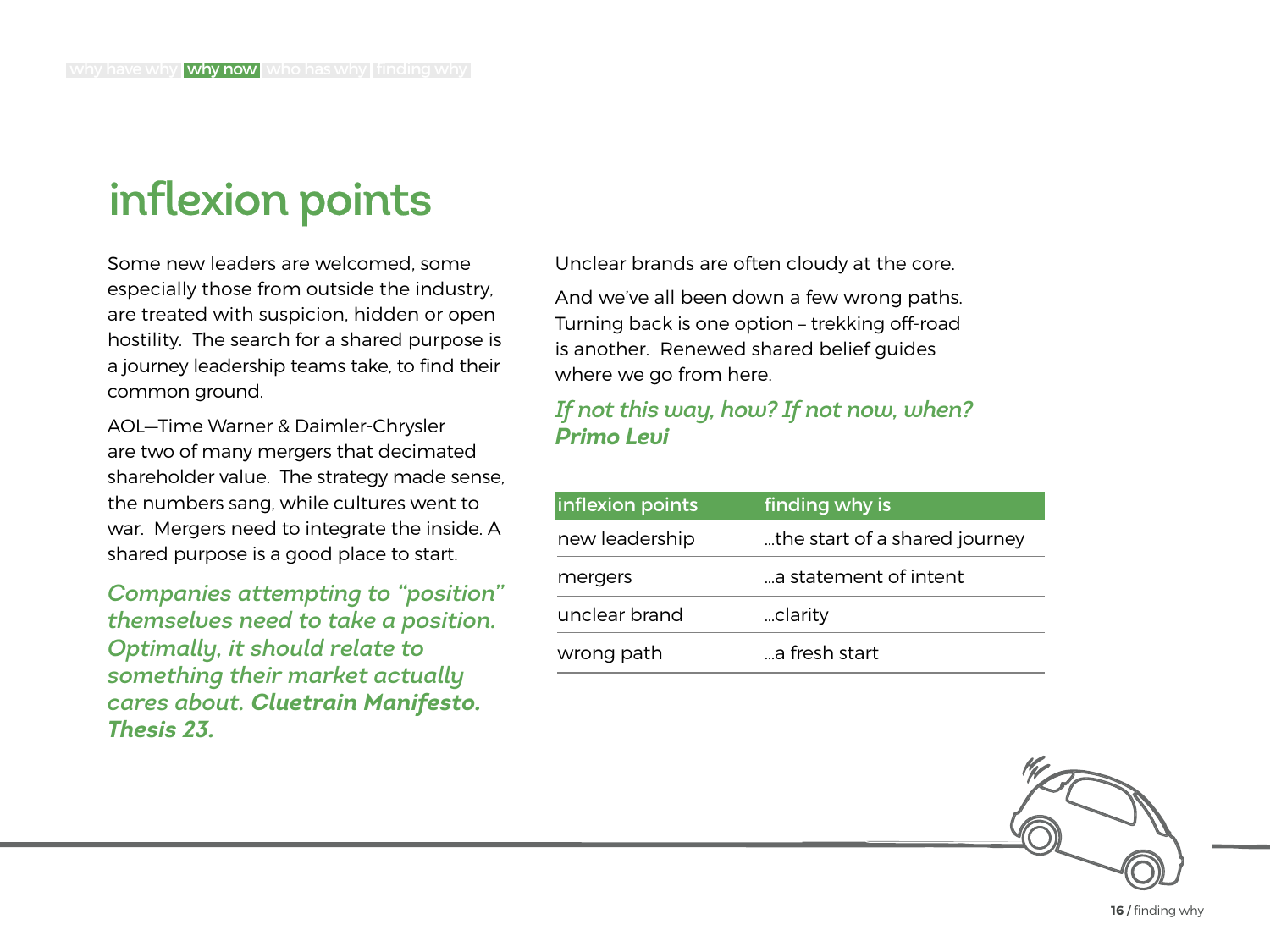# **founders & beyond**

*With harmony between supervisors and workers, with sincere devotion to work, strive to help your industry and your country reap the fruits of progress.*

By studying and developing your creativity, always anticipate the trends of the times.

Be on your guard against showy luxury, while making efforts to be more frugal and courageous.

While maintaining a warm and friendly attitude, improve the atmosphere in your own home.

Have respect for the gods and the Buddhas, always repay a kindness, and show gratitude. The Toyota Summary, 1935. Based on the final instructions of Sakichi Toyoda

Founders, by turn philosophical & practical, express a clear sense of purpose. In seas of doubt, they are beacons of clarity, standing for ideals in a compromised world. Founders bequeath why.

Successors have a choice. What to keep, what to change.

*"I will build a motor car for the great multitude...constructed of the best materials, by the best men to be hired, after the simplest designs that modern engineering can devise...so low in price that no man making a good salary will be unable to own one - and enjoy with his family the blessing of hours of pleasure in God's great open spaces."*  **Henry Ford c 1903**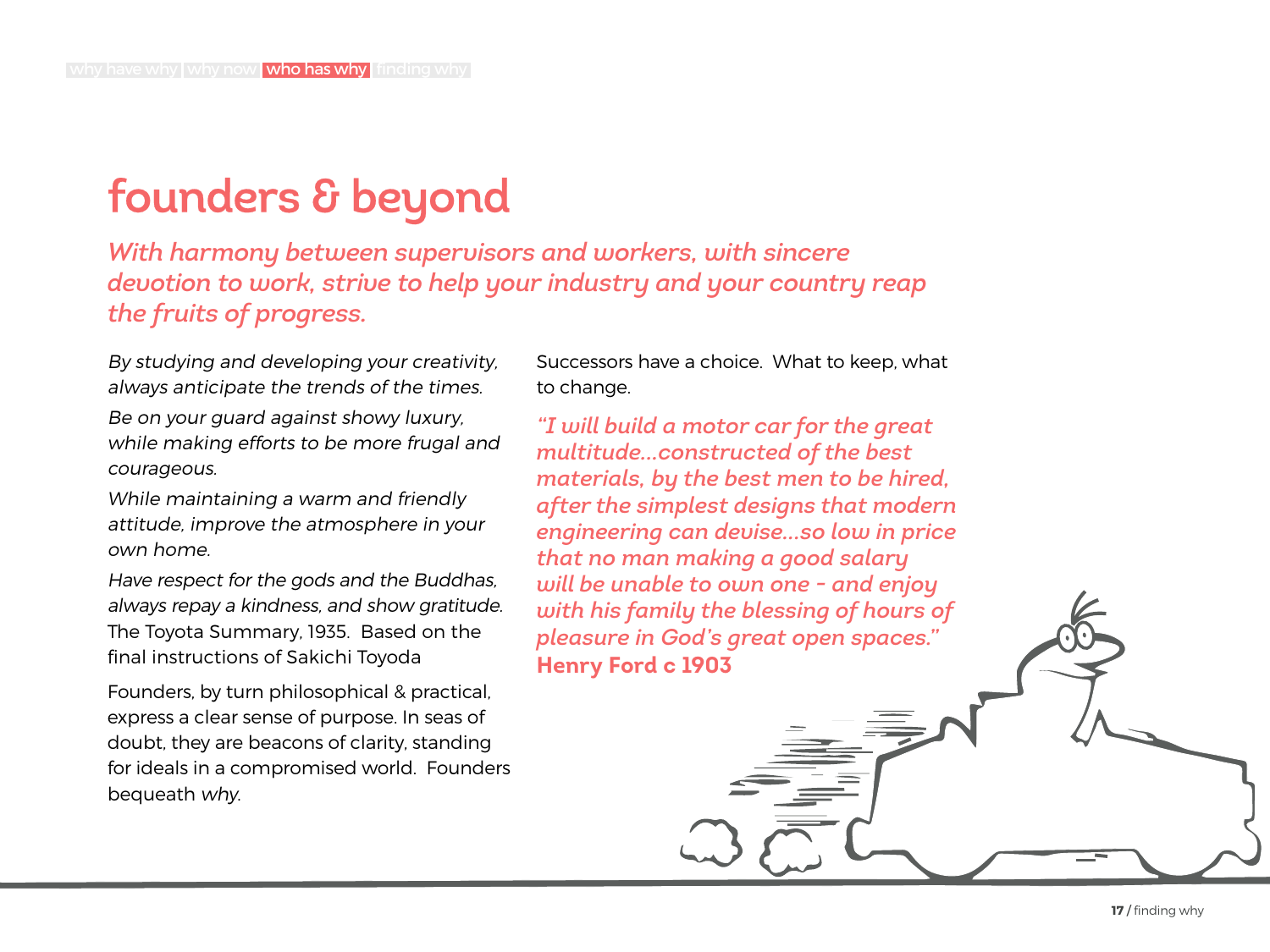# who had why

*In 1900 George Eastman introduced the Kodak Brownie camera for hobbyists, with its populist \$1 price-point. In the launch to his salesmen, he asked them what they had to sell.* 

"The new camera" they replied

"No sirs" said Eastman.

"The range of cameras" some said. Again Eastman shook his head.

"We're selling film" said one after reflection.

Another shake of the head. No more hands were raised. Eastman looked at his troops and said: "Gentlemen, we are selling memories. Always remember that."

Corporate memories too easily fade. In its pomp, Kodak employed 140 000 people & had a market value of \$28 billion. It was a home for innovators. They launched the first digital camera in 1975. Yet, instead of blazing a trail to shared memories, Kodak held back to protect its lucrative film business.

Instagram, amongst others, took the high ground. When aquired by Facebook in 2012 for \$750 million, Instagram had just 13 employees. Today, Instagram's estimated worth is \$35 billion.

George Eastman, like many founders, instinctively knew why his company was valued. When the value soars & the founder is no longer available, professional managers, however capable, tend to focus on units sold, rather than beliefs held.

The demands of now too often drown the quest for why.

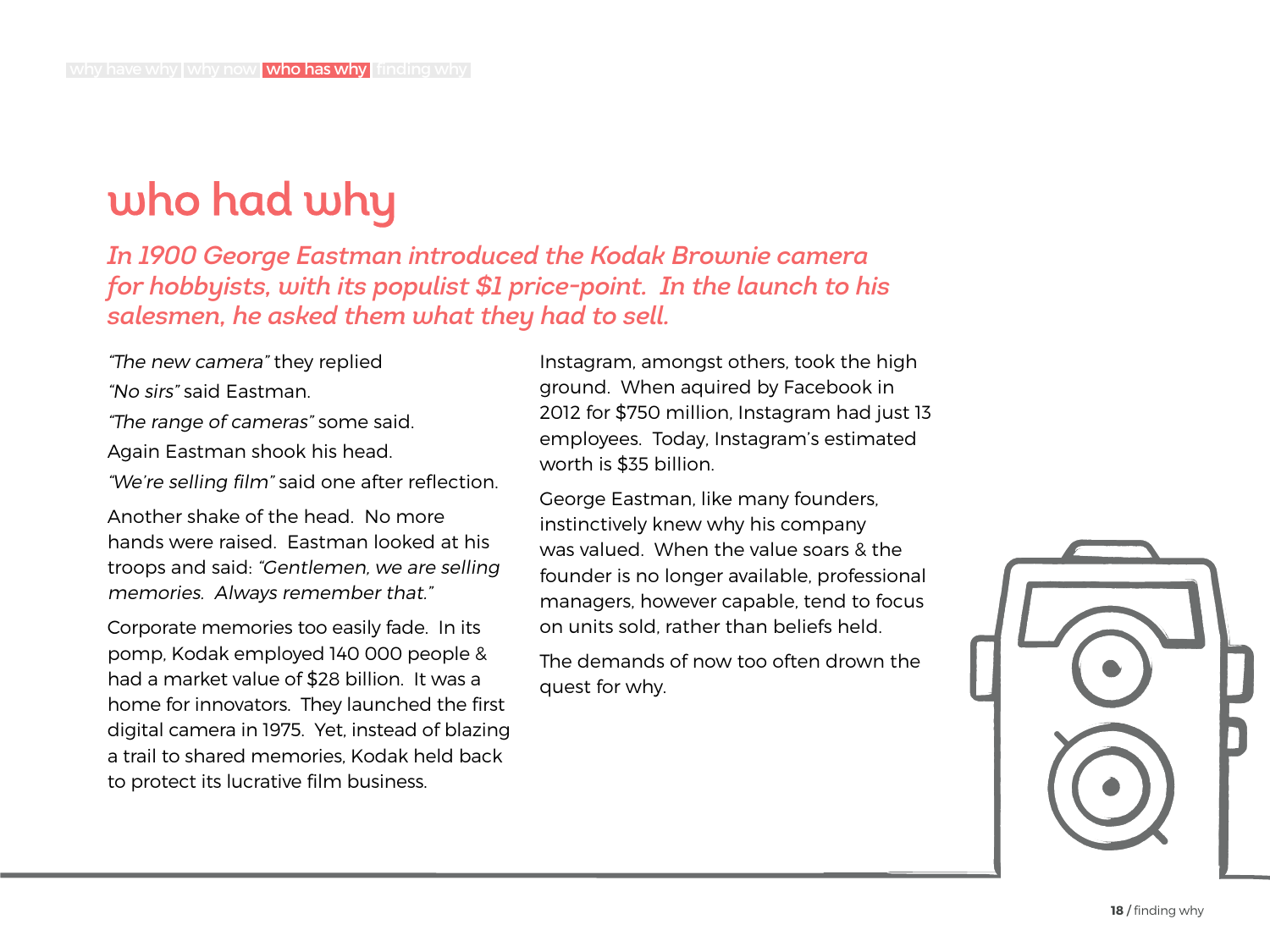# the spirit of the Shokunin

*All I want to do is make better sushi. I do the same thing over & over, improving bit by bit. There is always a yearning to achieve more. I'll continue to climb, trying to reach the top – but no-one knows where the top is.*

*I love making sushi – that's the spirit of the shokunin. When to quit? The job you've worked so hard for? I never once hated this job. I fell in love with my work and gave my life to it. Even though I am 85 years old, I don't feel like retiring. That's how I feel.* **Jiro 'Dreams of Sushi'**

Jiro is the first 3-star Michelin Sushi chef. His 10 seater restaurant is in the basement of an office building in Tokyo, next to the subway. His apprentices must train for 10 years and cannot slice anything before they know how to hold the fish. The 20-course tasting menu costs \$300 and is over in 30 minutes as each bite-sized dish needs to be consumed within a minute of being prepared.

The literal translation of Shokunin is 'craftsman' – however there is a deeper meaning. The Shokunin combines technical mastery with a profound sense of purpose.

The Suntory group make whiskey, wine & health drinks, grow flowers, & built an opera house in Tokyo that Herbert von Karajan described as a 'jewel-box of sound'.

The Suntory purpose is to be in harmony with people & nature.

From blending whiskey to music, harmony is key to all Suntory does. The sprit of the Shokunin infuses individuals & corporates.

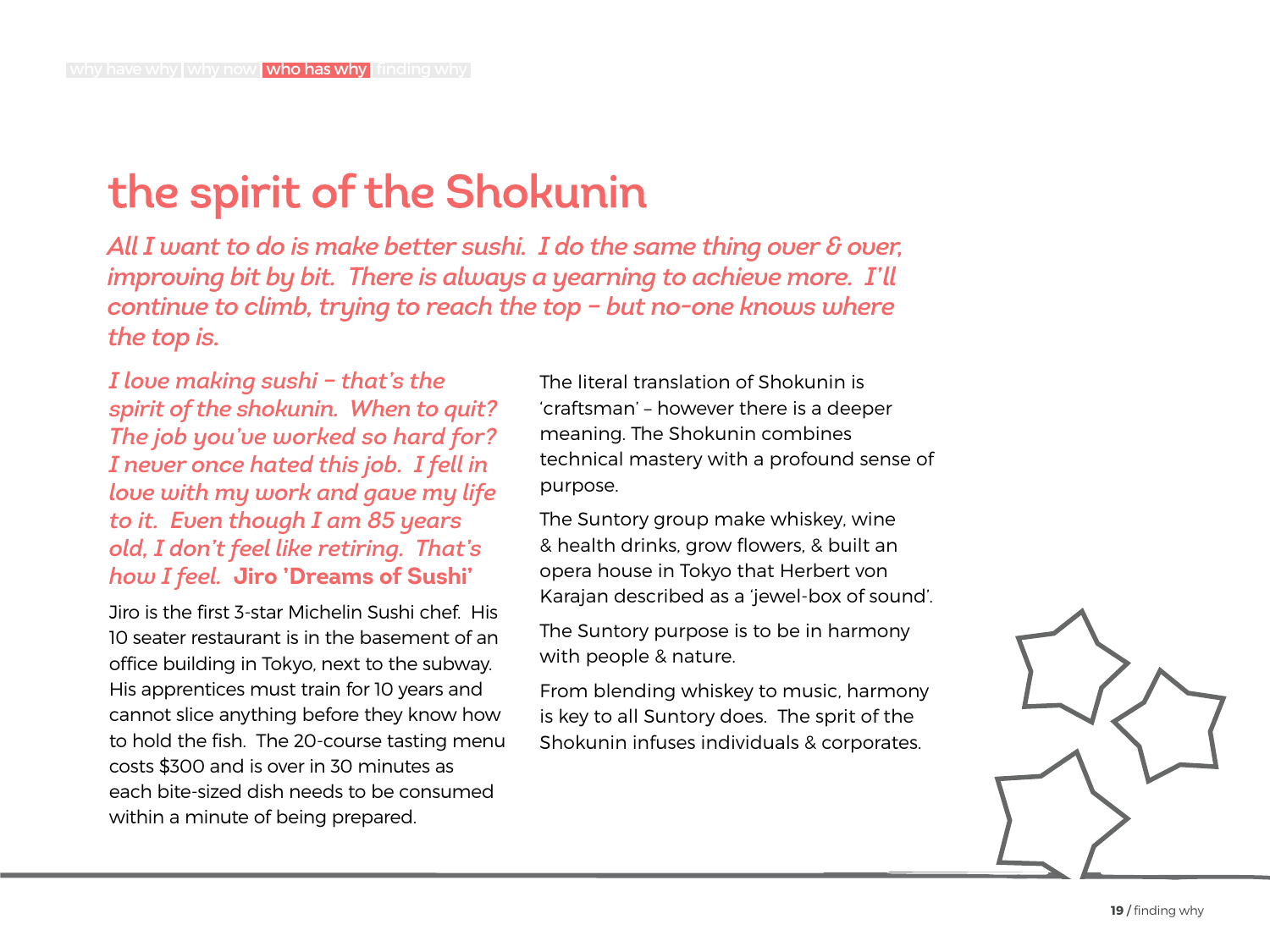*Lara and her young son Will, were taking Southwest from Jacksonville to Kansas City, with a short layover in Nashville that gave them both just enough time to grab a slice of pizza & accidentally leave behind a backpack with her son's most prized possession, 'Hanover Bear'.*

They only realised when they reached Kansas & a frantic call to Southwest lost property followed at around 11pm. The employee who took the call went to find backpack and bear. She returned them, with this handwritten note:

#### Dear Will,

I had a very fun time at the airport in Nashville. There were lots of people & planes to see. When it was time to go to sleep I missed you. I asked a nice lady at Southwest to call Mummy so I could come home. Please give me a big hug.

Love, Hanover Bear Southwest collects & promotes stories like this amongst all employees – because being friendly means more to them than a nice-to-have. It is a part of their DNA, embedded in their purpose...

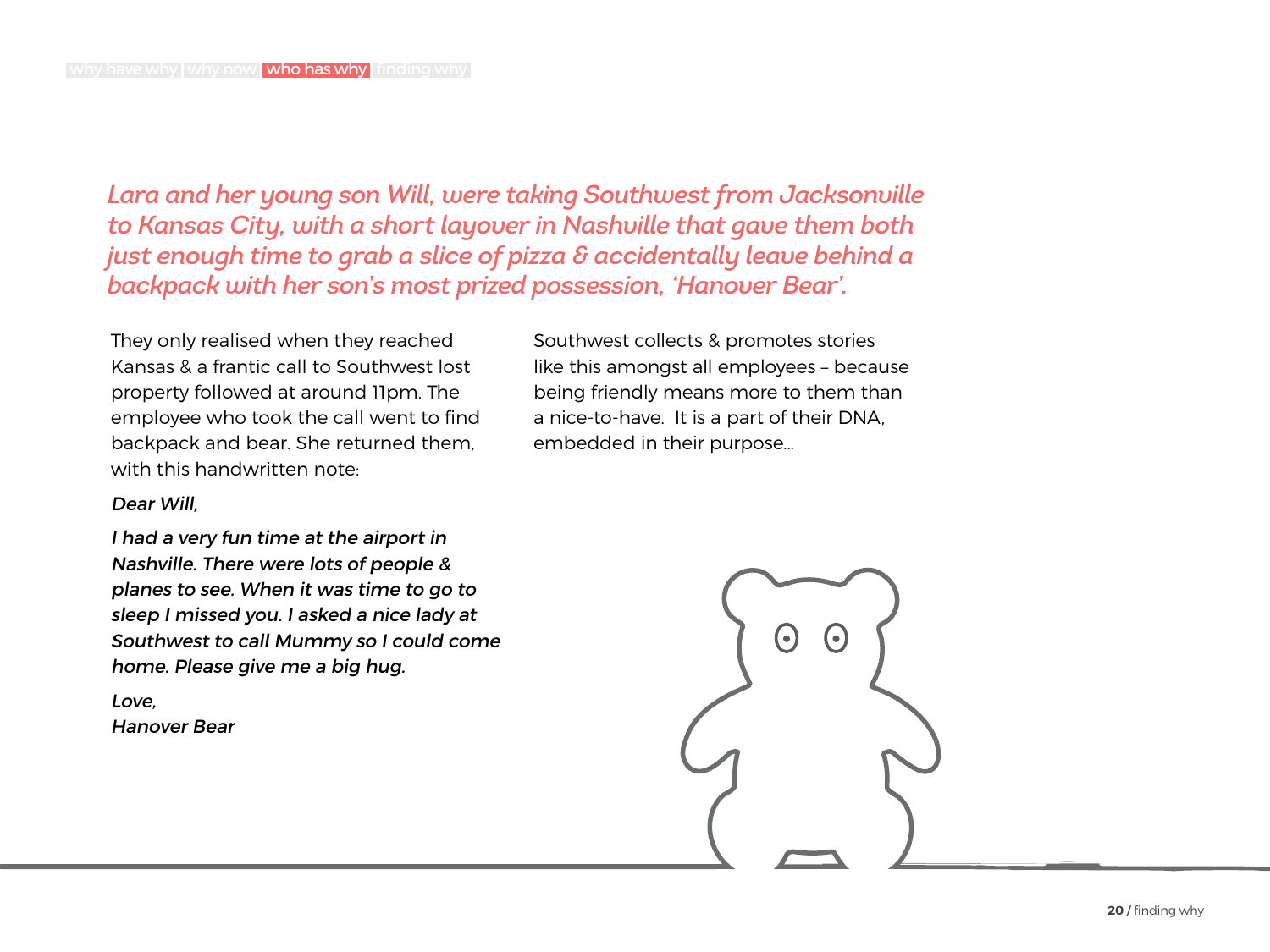# operationalising why

**Our Purpose** *To connect People to what's important in their lives through friendly, reliable, and low-cost air travel.* **Southwest Airlines**

Maintaining low-cost has been the cornerstone of Southwest's business strategy. While their costs per available seat-mile are less than conventional carriers, they pay their pilots, mechanics & flight attendants more than anyone else in the American industry.

In return, their employees are more productive, turnaround times are faster, the point to point model (instead of hub and spoke) with one class of aircraft (Southwest has the world's largest fleet of Boeing 737s), all keep cost advantage & grow the pool of air travellers.

Southwest, the only airline to be consistently profitable for over 40 years, operationalises its why. It has revolutionised an industry.

While other airlines now match the costcutting measures & sometimes undercut Southwest, there is another operationalising strategy that is far harder to emulate.

Friendliness is grown, authentically, from within. It is nurtured & celebrated throughout the enterprise.

Applying purpose, every moment of every day, is job #1.

*"Our culture is our biggest competitive strength"* **Mike Van Der Ven, COO Southwest**

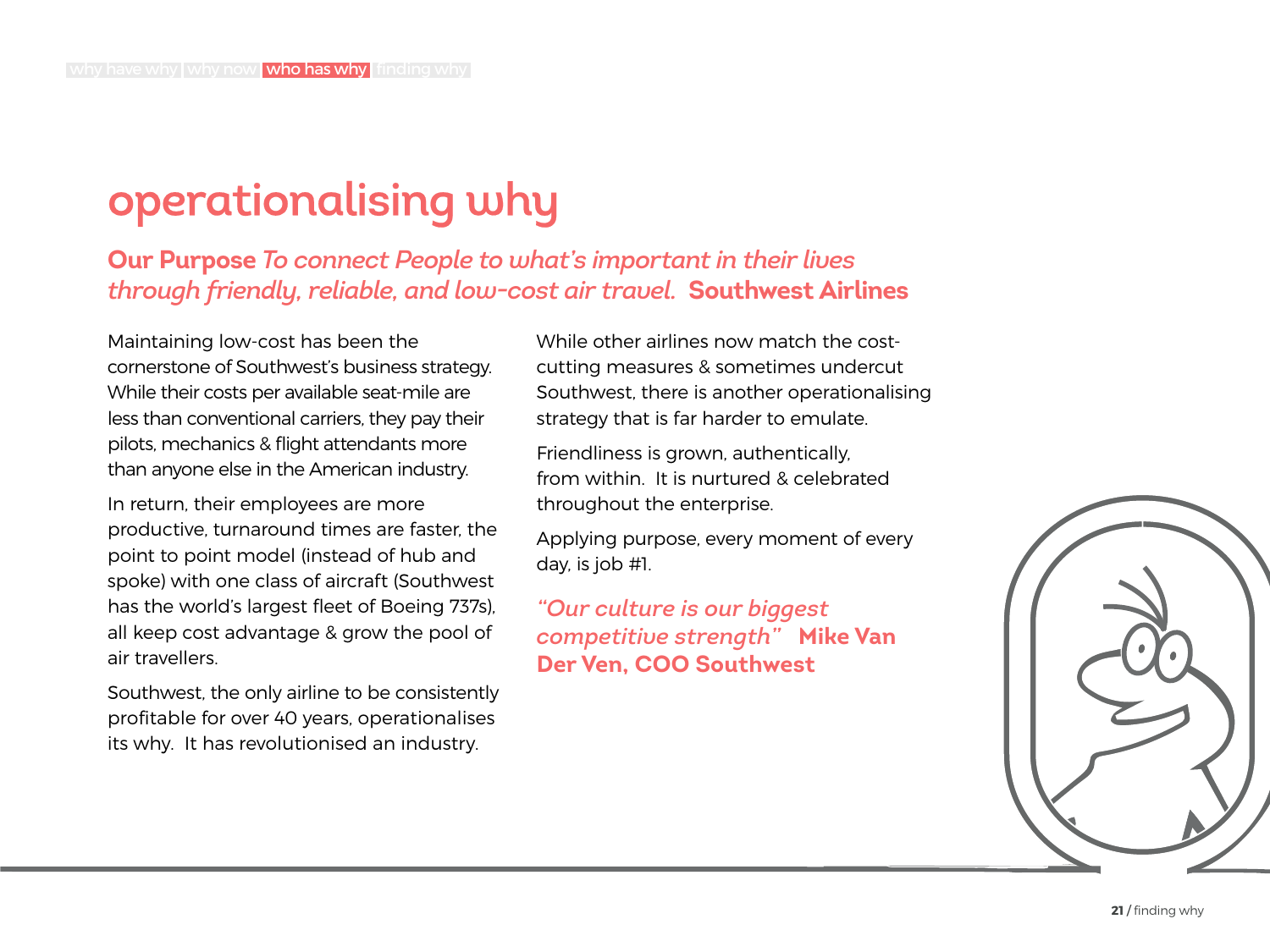### can Coke have a purpose?

*Doing now what patients need next is a noble quest…for Roche. How about The Coca-Cola Company?* 

Corporates are neither Mother Theresa, nor Genghis Khan. Between saint and sinner there is space for a balanced morality. To do more good than harm.

The Coca-Cola Company purpose:

- To refresh the world...
- To inspire moments of optimism and happiness…
- To create value and make a difference

Its refreshment portfolio has diversifed significantly to tilt towards healthier alternatives. Sparkling beverages are less than 25% of total revenues.

Their Water Stewardship Goal… to 'give back an amount of water equivalent to what we use in all of our products and their production by 2020' …has been met.

The company continues to develop a host of entrepreneurs who integrate into its distribution network.

Like most corporates, Coca-Cola has its Ghengis Khan side. Purpose is not a panacea – it exists to tip the scales, because it makes good business sense.

*The king was not content with being. He was striving to become.*  **Salman Rushdie – The Enchantress of Florence**

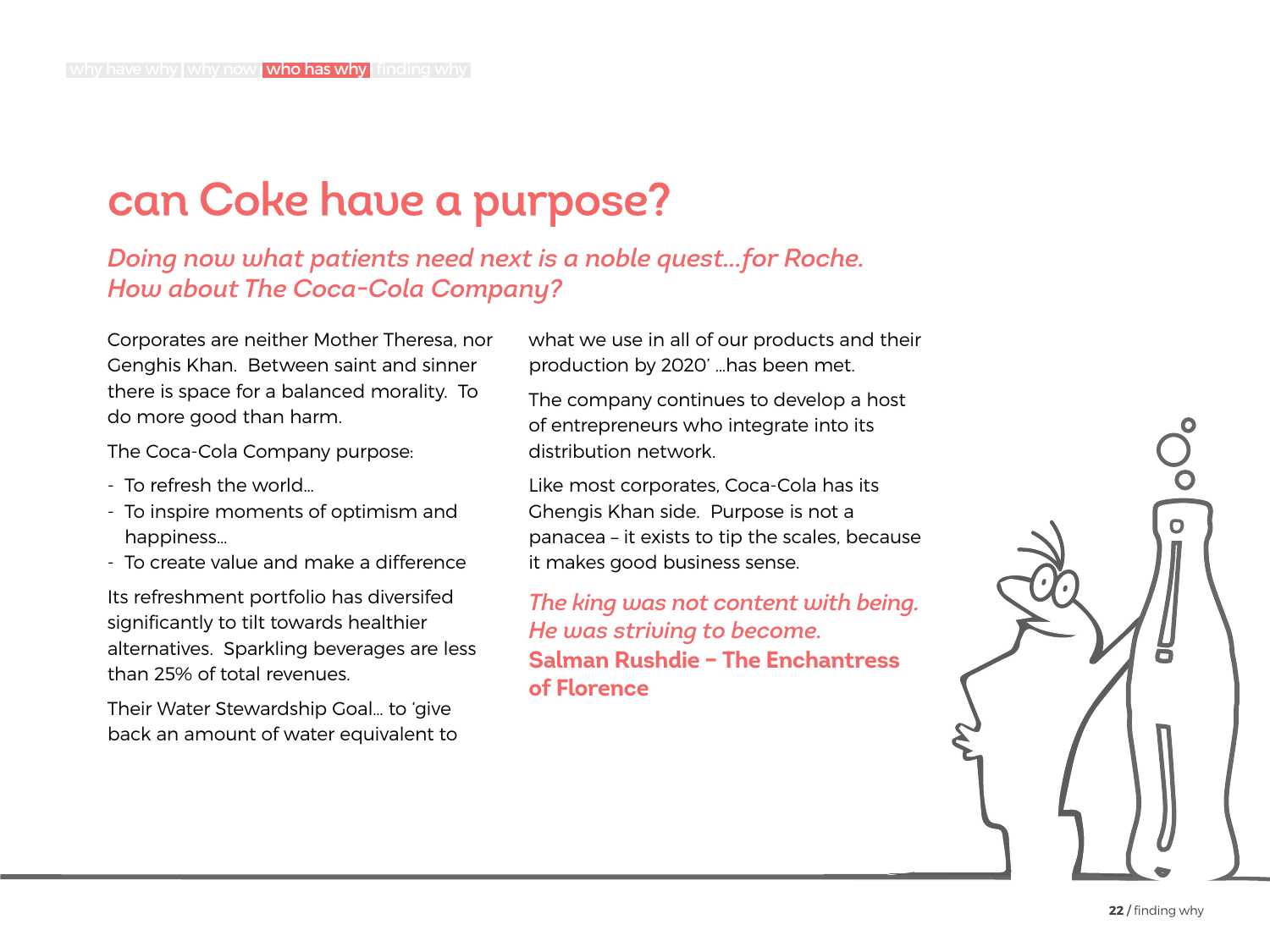#### stress-testing

*Why romaine lettuce when iceberg will do? Why tread the muddy fields of Iowa to see how pigs are raised? Why toast the cumin before you grind it? Why cumin, indeed?*

*The reasons are as simple as better tasting burritos, and no less ambitious than revolutionizing the way America grows, gathers, serves and eats its food.*  **Opening of Chipotle "Food with Integrity" Manifesto, by founder Steve Ells**

Steve Ells was a classically trained chef who wanted to make better tasting burritos & tacos in a casual environment. For years he wasn't satisfied with the taste of carnitas. He tinkered with the recipes, nothing seemed to work. Then after reading about farms in Iowa that raised pigs the old-fashioned way, relying on care rather than chemicals, he realised it was not his recipes that caused his carnitas to be only so-so – it was the commodity pork they used. His journey to 'food with integrity' began.

Chipotle opened its first store in 1993. In 2001 Steve Ells found a better way to make carnitas. Chipotle now has over 1500 stores & the company consistently delivers double-digit growth. They have a good story, told particularly well.

In 2015, an outbreak of e-coli swept across West Coast Chipotle stores, while the East Coast was hit with the novovirus. In the ongoing overreaction it was claimed that a favoured college basketball team lost, because they ate at Chipotle the night before. It is the worst possible scenario for what is billed as a healthier, tastier carnita.

The depth & outcome of response will determine whether food with integrity is weakened through rapid growth, or strengthened through adversity.

A purpose is often tested.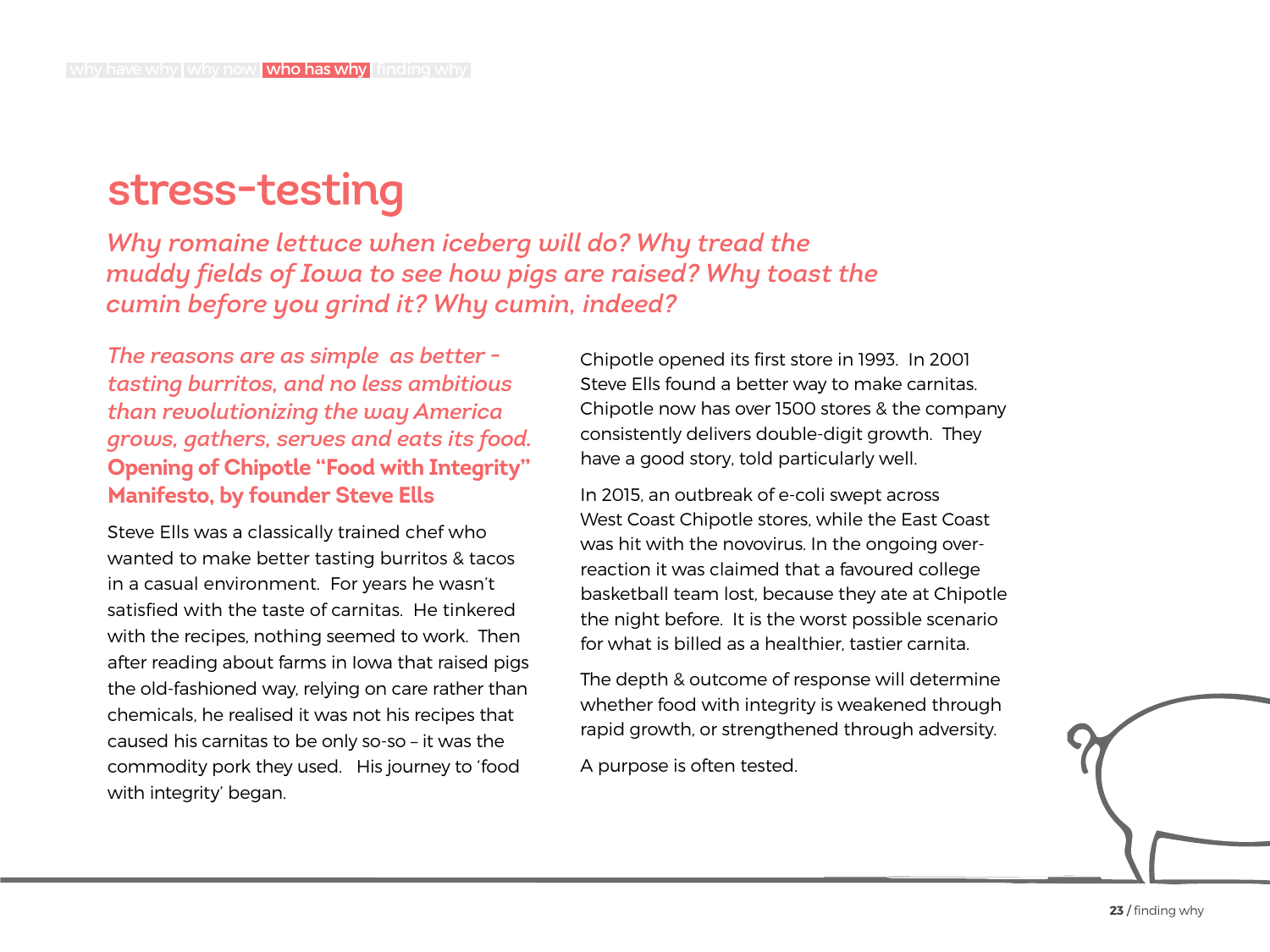*Without a deeply held, commonly Shared Purpose that gives meaning to their lives; without deeply held, commonly shared, ethical values and beliefs about conduct in pursuit of purpose that all may trust and rely upon, communities steadily disintegrate and organisations progressively become instruments of tyranny.* 

*This isn't a bunch of platitudes, but a manifesto of what the people in the organisation believe in and care about in their gut. And getting there is going to be downright excruciating…* 

*What we're trying to do is build a community. And it's only when that community has solid agreement on purposes and principles that you can start talking about the concept and structure of the organisation.* **Dee Hock, Founder of the Visa Corporation**

At times getting there is downright excruciating. Sometimes it will feel like a square dance – two steps forward, two sideways, one step back. There are also times of breakthrough - they make all the other times worthwhile.

Finding Why is a journey, rather than a destination.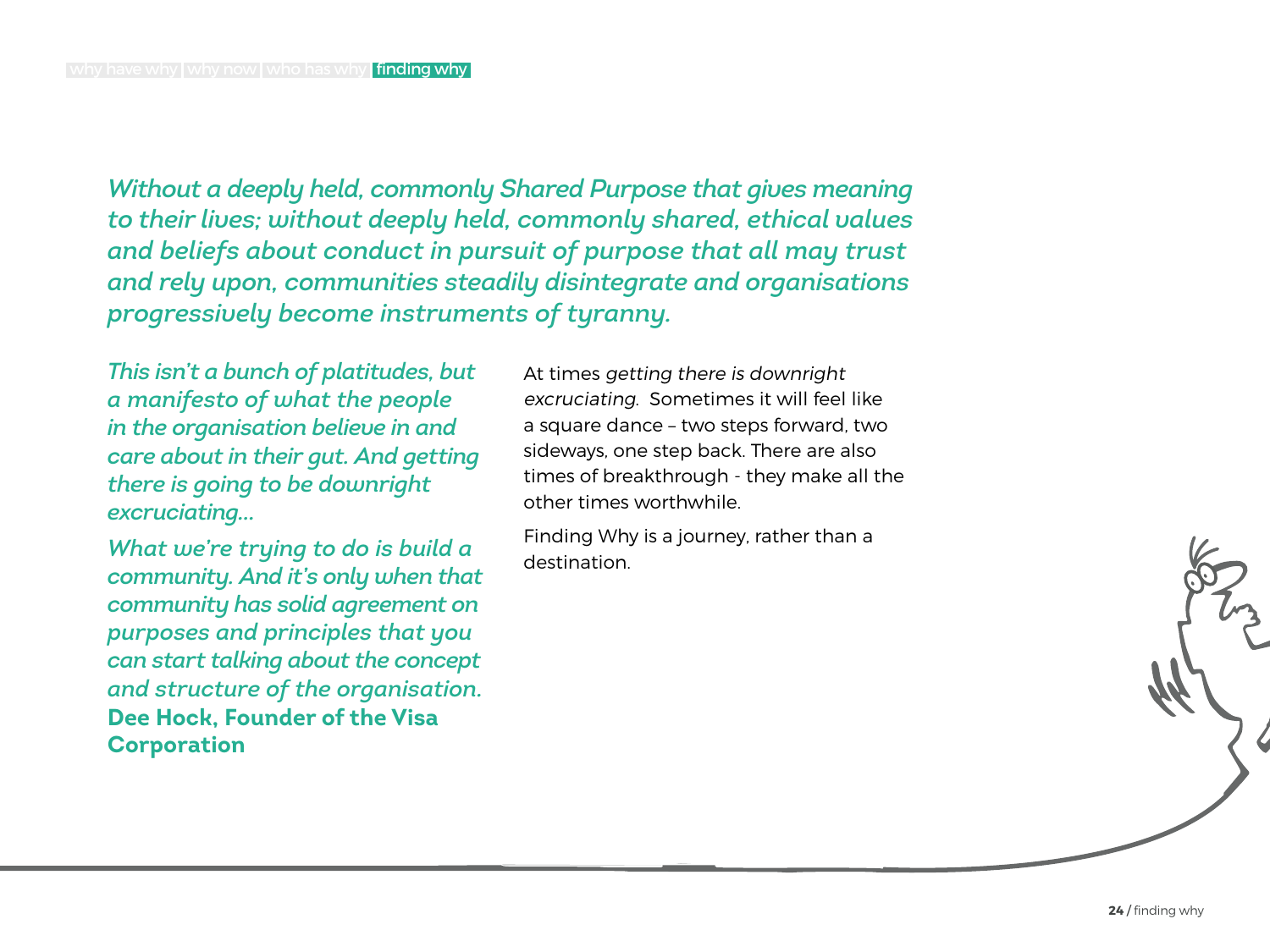#### compassion that counts

*Listed on the Joburg Stock Exchange, Clientele consistently does well, partly because leaders refuse to rest on past laurels. Following in-depth customer & prospect research, leadership shared a journey to find the essence of of the company - a Clientele purpose - for callcentre agents & leadership alike.*

Life assurance, the backbone of the business, deals with the financial implications of death – sometimes sudden, sometimes expected – often traumatic & costly. The team reflected on the concept of compassion, with insights spanning over 2 500 years, from the Tao te-Ching to Nelson Mandela. Practical applications were tested.

What would compassion mean to an agent receiving news from offspring or partner that a policy-holder had died that morning? The answer revealed an in-the-moment truly helpful response.

The Clientele purpose, Safeguarding your world with compassion, is reflected from new policies to streamlined payouts. It is being measured – with increasing sensitivity. (The numbers have always mattered to Clientele.)

The soft stuff has hard metrics, too.

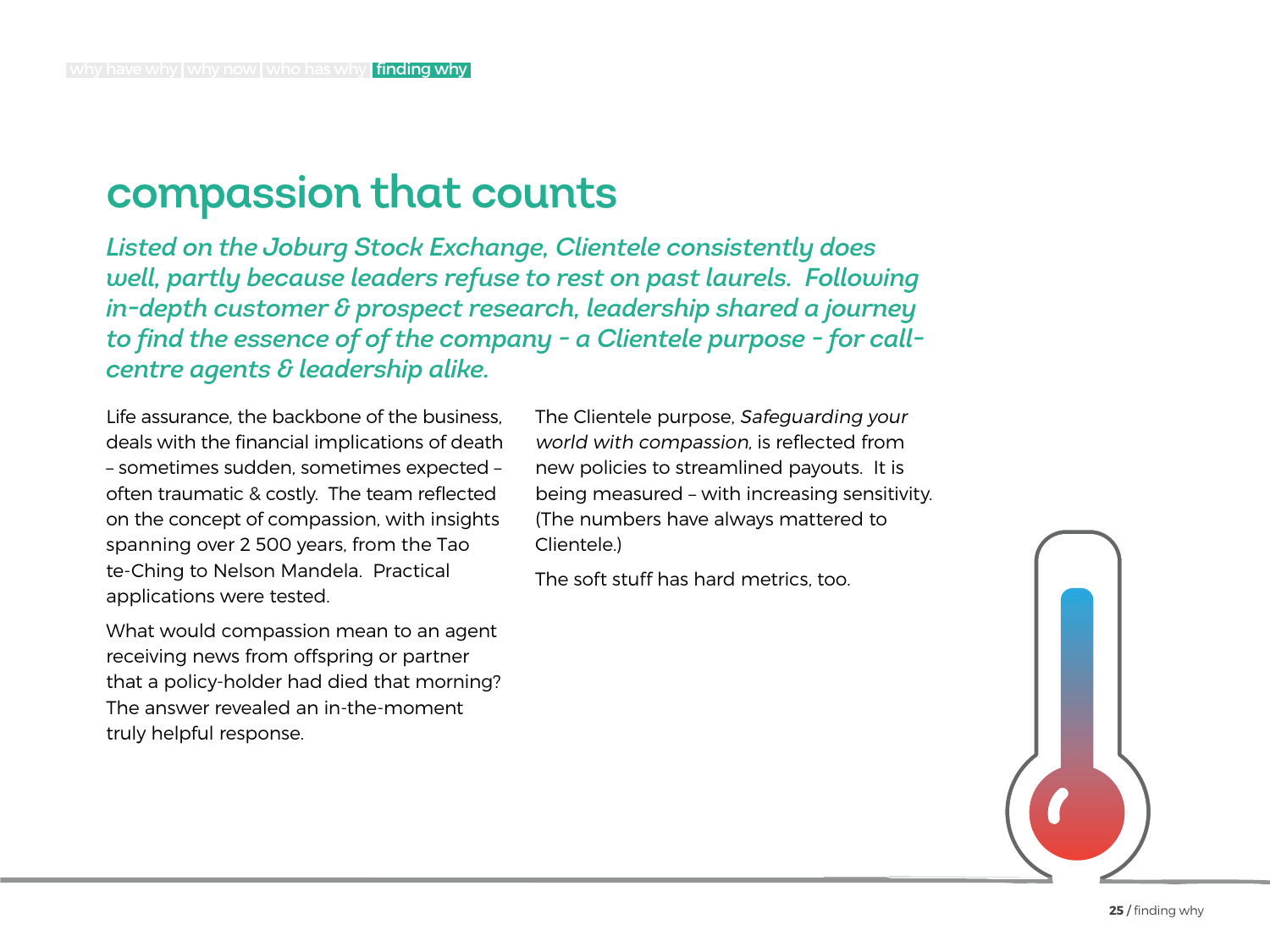# living why

*The food was a disaster, the beds were home to an army of hungry bugs, service was scarce, temperatures soared, then the generator broke down. The executive retreat was turning into an episode of Survivor.*

I was there with a new client, who supply business services & a payment gateway for medical practices. We were tasked with shaping a shared purpose & common values. With rumbling stomachs, free from Powerpoint & mostly left to our own devices, the 20 of us sat in the shade of an umbrella tree to share what moves us. 20 minds came together together, co-creating, co-ordinating the kind of enterprise we wanted to become.

15 years later, the purpose has been refined, values synthesised & we still come together to take the journey further. Culture is not an occasional event at Healthbridge.

*My last slide at every monthly induction, where I present our Purpose, Vision and Values, still reads, "Mmmm, I see, you want to do well by doing good." (From the Yoda of Fuzzy Things who facilitated our very first culture session, Mike Freedman)*  **Luis da Silva, CEO Healthbridge.**